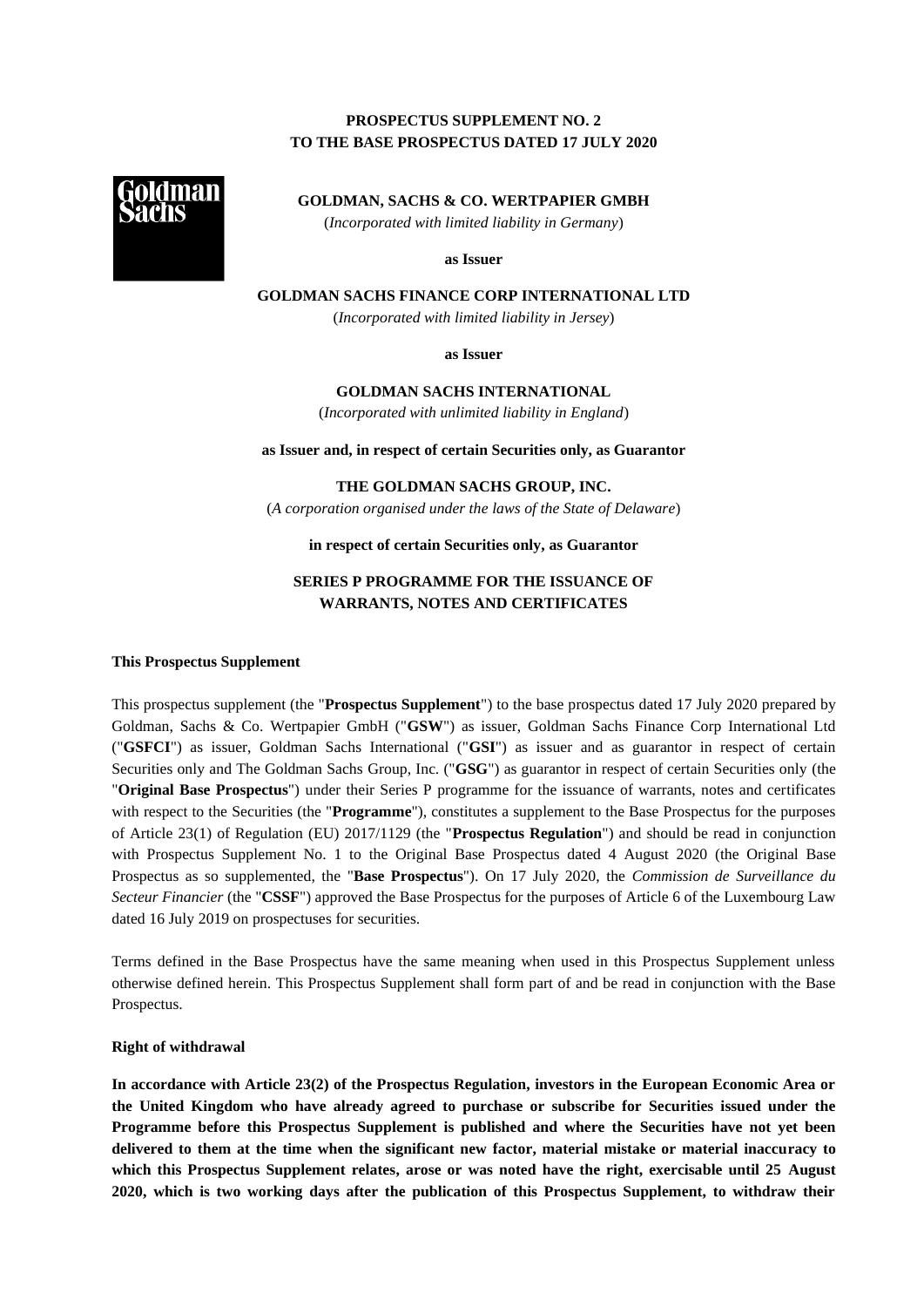**acceptances. Investors may contact the relevant Authorised Offeror(s) (as set out in the Final Terms of the relevant Securities) should they wish to exercise such right of withdrawal.**

## **Responsibility**

Each of GSI, GSW, GSFCI and GSG accepts responsibility for the information given in this Prospectus Supplement and confirms that, having taken all reasonable care to ensure that such is the case, the information contained in this Prospectus Supplement is, to the best of their knowledge, in accordance with the facts and does not omit anything likely to affect its import.

## **Purpose of this Prospectus Supplement**

The purpose of this Prospectus Supplement is to (a) incorporate by reference GSG's 2020 Second Quarter Form 10- Q (as defined below), (b) incorporate by reference GSI's 2020 Second Quarter Financial Report (as defined below) and (c) make certain changes to the information in the "Risk Factors", "Documents Incorporated by Reference", "Autocall Payout Conditions", "Share Linked Conditions", "Form of Final Terms (Instruments)", "Form of Final Terms (Notes)", "Goldman Sachs International", "Important Legal Information" and "General Information" sections of the Base Prospectus.

This Prospectus Supplement and the documents incorporated by reference into this Prospectus Supplement will be available on the website of the Luxembourg Stock Exchange at *[www.bourse.lu](http://www.bourse.lu/)*.

## **Information being supplemented**

## *Incorporation by reference*

This Prospectus Supplement supplements the Base Prospectus by incorporating by reference (a) the Quarterly Report on Form 10-Q for the second fiscal quarter ended 30 June 2020 of GSG ("**GSG's 2020 Second Quarter Form 10-Q**"), as filed with the U.S. Securities and Exchange Commission ("**SEC**") on 6 August 2020, and (b) the unaudited quarterly financial report of Goldman Sachs International for the quarter ended 31 May 2020 ("**GSI's 2020 Second Quarter Financial Report**").

Copies of GSG's 2020 Second Quarter Form 10-Q and GSI's 2020 Second Quarter Financial Report have been filed with the CSSF in its capacity as competent authority under Article 31(1) of the Prospectus Regulation.

GSG's 2020 Second Quarter Form 10-Q and GSI's 2020 Second Quarter Financial Report are incorporated by reference into, and form part of, this Prospectus Supplement, and the information contained in this Prospectus Supplement, GSG's 2020 Second Quarter Form 10-Q and GSI's 2020 Second Quarter Financial Report shall be deemed to update and, where applicable, supersede any information contained in the Base Prospectus, or any documents incorporated by reference therein.

## **Information incorporated by reference**

*GSG's 2020 Second Quarter Form 10-Q*

| PART I | <b>FINANCIAL INFORMATION</b>                               | Page 1 |
|--------|------------------------------------------------------------|--------|
| Item 1 | <b>Financial Statements (Unaudited)</b>                    | Page 1 |
|        | Consolidated Statements of Earnings                        | Page 1 |
|        | Consolidated Statements of Comprehensive Income            | Page 1 |
|        | <b>Consolidated Balance Sheets</b>                         | Page 2 |
|        | Consolidated Statements of Changes in Shareholders' Equity | Page 3 |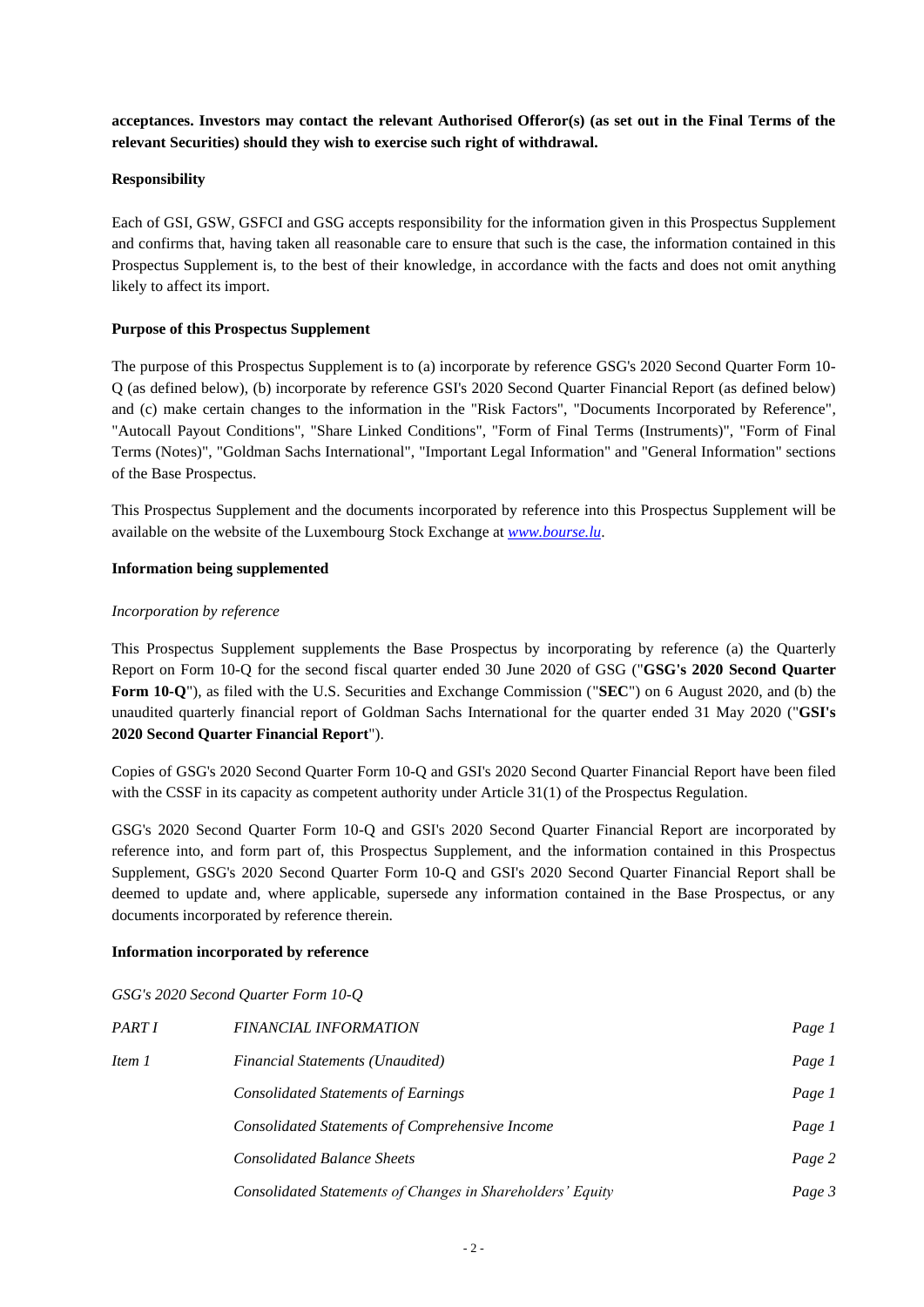|                   | <b>Consolidated Statements of Cash Flows</b>                                                                                                                                                        | Page 4       |
|-------------------|-----------------------------------------------------------------------------------------------------------------------------------------------------------------------------------------------------|--------------|
|                   | <b>Notes to Consolidated Financial Statements</b>                                                                                                                                                   | Pages 5-95   |
|                   | Report of Independent Registered Public Accounting Firm                                                                                                                                             | Page 96      |
|                   | <b>Statistical Disclosures</b>                                                                                                                                                                      | Pages 97-98  |
| Item 2            | Management's Discussion and Analysis of Financial Condition and<br><b>Results of Operations</b>                                                                                                     | Pages 99-160 |
| Item 3            | Quantitative and Qualitative Disclosures About Market Risk                                                                                                                                          | Page 161     |
| Item 4            | <b>Controls and Procedures</b>                                                                                                                                                                      | Page 161     |
| PART II           | <b>OTHER INFORMATION</b>                                                                                                                                                                            | Page 161     |
| Item 1            | <b>Legal Proceedings</b>                                                                                                                                                                            | Page 161     |
| Item 1A           | <b>Risk Factors</b>                                                                                                                                                                                 | Page 161-162 |
| Item 2            | Unregistered Sales of Equity Securities and Use of Proceeds                                                                                                                                         | Page 162     |
| Item 6            | Exhibits (excluding Exhibit 101 which is not incorporated by<br>reference into this Prospectus Supplement as it is not relevant for<br>investors or covered elsewhere in the Prospectus Supplement) | Page 163     |
| <b>SIGNATURES</b> |                                                                                                                                                                                                     | Page 163     |

*GSI's 2020 Second Quarter Financial Report*

| PART I  | Management Report                     | Pages $2-18$ |
|---------|---------------------------------------|--------------|
| PART II | <b>Unaudited Financial Statements</b> | Page 19      |
|         | <b>Profit and Loss Account</b>        | Page 19      |
|         | <b>Balance Sheet</b>                  | Page 20      |
|         | <b>Statements of Cash Flows</b>       | Page 22      |
|         | Notes to the Financial Statements     | Pages 23-42  |

\* The page numbers referenced above in relation to GSG's 2020 Second Quarter Form 10-Q and GSI's 2020 Second Quarter Financial Report relate to the order in which the pages appear in the PDF version of such document

## **Amendments to the Base Prospectus**

The Base Prospectus, as supplemented prior to this Prospectus Supplement, is amended and supplemented as follows:

## 1. **Amendments to the section entitled "Risk Factors"**

The information in the section entitled "Risk Factors" is amended and supplemented by:

(a) deleting sub-section 1.2 entitled "Market risks" on pages 17 to 18 of the Original Base Prospectus and replacing it with the following:

## "**1.2 Market risks**

See the following risk factors as incorporated by reference from the 2020 Second Quarter Form 10-Q and the 2019 Form 10-K (as defined below in "Documents Incorporated by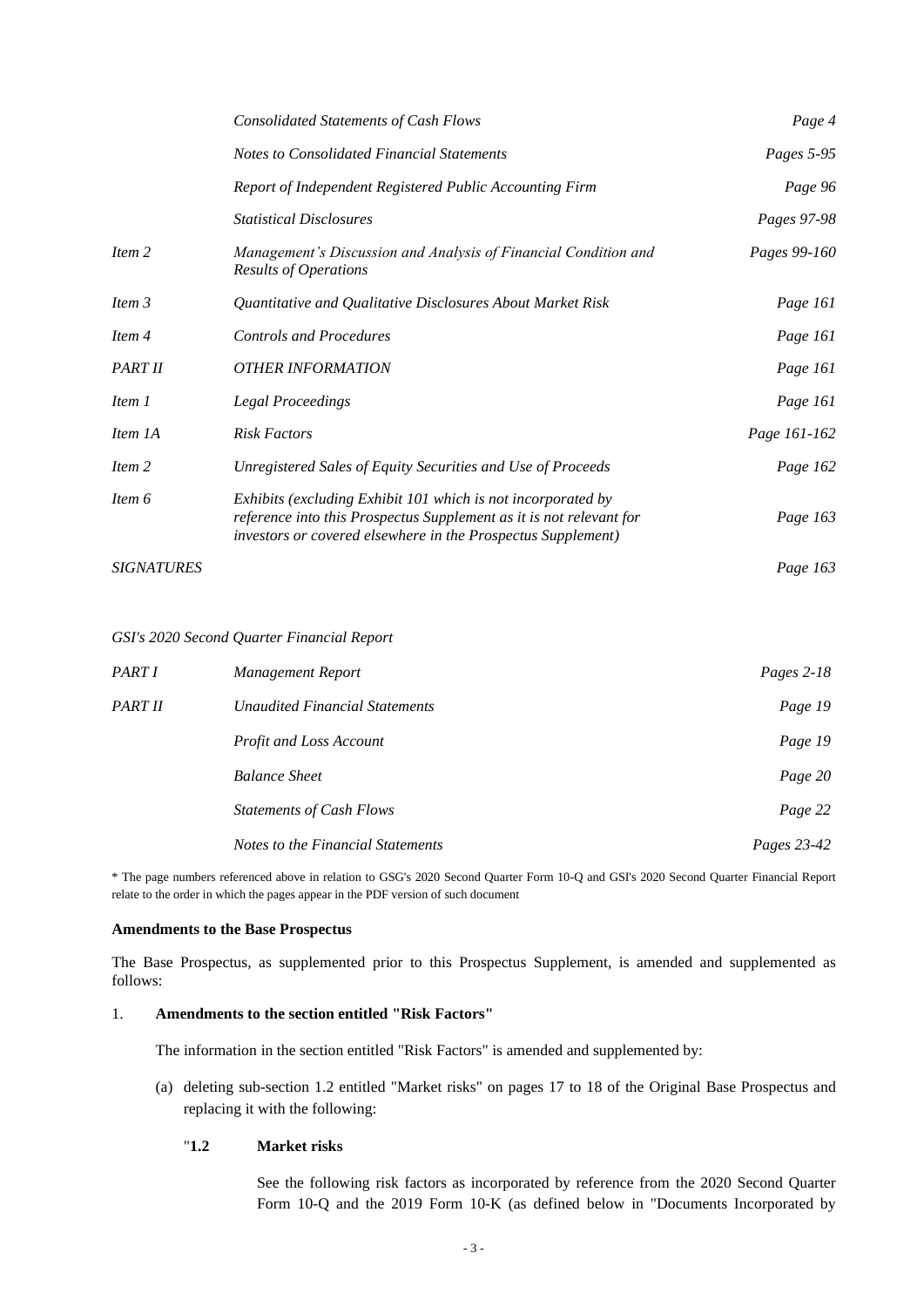Reference"), in the following order:

- (i) Our businesses, financial condition, liquidity and results of operations have been, and may in the future be, adversely affected by the COVID-19 pandemic. (pages 161 to 162 of the 2020 Second Quarter Form 10-Q);
- (ii) Our businesses have been and may continue to be adversely affected by conditions in the global financial markets and economic conditions generally. (page 23 of the 2019 Form 10-K);
- (iii) Our businesses have been and may be adversely affected by disruptions in the credit markets, including reduced access to credit and higher costs of obtaining credit. (page 26 of the 2019 Form 10-K);
- (iv) Our market-making activities have been and may be affected by changes in the levels of market volatility. (page 27 of the 2019 Form 10-K);
- (v) Our investment banking, client execution, asset management and wealth management businesses have been adversely affected and may in the future be adversely affected by market uncertainty or lack of confidence among investors and CEOs due to general declines in economic activity and other unfavorable economic, geopolitical or market conditions. (page 27 of the 2019 Form 10-K);
- (vi) Our businesses, profitability and liquidity may be adversely affected by Brexit. (page 34 of the 2019 Form 10-K);
- (vii) Our businesses, profitability and liquidity may be adversely affected by deterioration in the credit quality of, or defaults by, third parties who owe us money, securities or other assets or whose securities or obligations we hold. (pages 34-35 of the 2019 Form 10-K);
- (viii) Concentration of risk increases the potential for significant losses in our market-making, underwriting, investing and financing activities. (page 35 of the 2019 Form 10-K);
	- (ix) We may incur losses as a result of unforeseen or catastrophic events, including the emergence of a pandemic, terrorist attacks, extreme weather events or other natural disasters (page 44 of the 2019 Form 10-K); and
	- (x) Climate change concerns could disrupt our businesses, affect client activity levels and creditworthiness and damage our reputation (page 44 of the 2019 Form 10-K).".
- (b) deleting risk factor 5.5(a)(iv) (*A Relevant Index is not actively managed*) on page 65 of the Original Base Prospectus and replacing it with the following:
	- "( iv) [deleted]";"
- (c) inserting the following new risk factor 5.5(b)(vi) (*The value of a Relevant Index may be reduced by certain deductions included in the calculation of the value of such Relevant Index and this may negatively impact the return on an investment in Securities linked to the relevant Proprietary Index*) immediately after risk factor 5.5(b)(v) (Some index parameters may be partially based on simulated data) on page 70 of the Original Base Prospectus:
	- "(vi) *The value of a Relevant Index may be reduced by certain deductions included in the calculation of the value of such Relevant Index and this may negatively impact the return on an investment in Securities linked to the relevant Proprietary Index*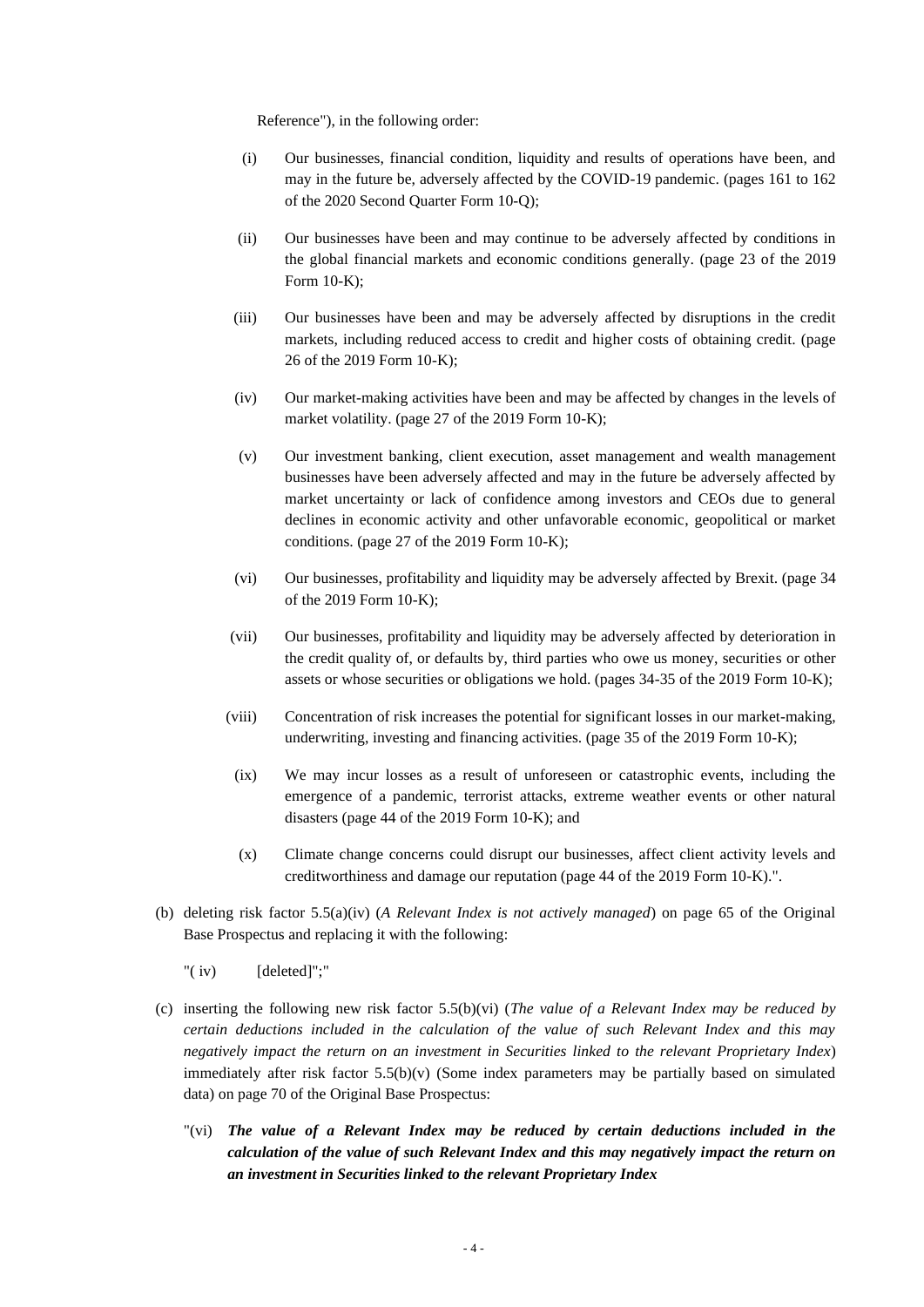The value of a Relevant Index may be reduced by certain deductions such as rebalancing costs, asset servicing costs, transaction costs or other relevant costs. Any such deductions may have the effect of reducing the performance of the Relevant Index and consequently the return on an investment in Securities linked to the relevant Proprietary Index.

Certain costs which are embedded and reflected in the calculation of a Relevant Index may be calculated by reference to pre-determined rates and may not necessarily reflect the actual or realised costs that would be incurred by an investor in the relevant Strategy Component(s) or their underlying constituents, which could be larger or smaller from time to time. The sponsor of the Proprietary Index (or its affiliates) may benefit if such costs embedded in a Relevant Index exceed the actual costs that are incurred by the sponsor (or its affiliates) in hedging transactions that may be entered into in respect of such Relevant Index, each Strategy Component and/ or any underlying component thereof.";

(d) inserting the following new risk factor 5.5(c)(xiii) (*A Relevant Index is not actively managed*) immediately after risk factor 5.5(c)(xii) (*Additional risks associated with the Underlying Strategy and the Money Market Index*) on pages 74 to 75 of the Original Base Prospectus:

#### "(xiii) *A Relevant Index is not actively managed*

The weight or quantity assigned to a Strategy Component on each relevant rebalancing day is determined by applying an algorithm operating within pre-determined rules. There will be no active management of a Relevant Index so as to enhance returns beyond those embedded in a Relevant Index.

Market participants are often able to adjust their investments promptly in view of market, political, financial or other factors, and an actively managed product could potentially respond more directly and appropriately to immediate market, political, financial or other factors than a non-actively managed strategy. In contrast, the algorithm for a Relevant Index will rebalance the weights or quantities to their specified values on each relevant rebalancing day.";

(e) deleting risk factor 5.5(d)(vii) (*Exchange closed on Observation Days and Rebalancing Days*) on pages 77 to 78 of the Original Base Prospectus and replacing it with the following:

#### "(vii) *Exchange closed on Observation Days and Rebalancing Days*

The universe of potential Component Stocks is broad and covers multiple jurisdictions and stock exchanges. It is likely that on any Observation Day and/or Rebalancing Day the primary exchanges for a significant proportion of the Component Stocks included in the Stock Basket will be closed. Where the relevant primary exchange for a Component Stock is closed, the relevant Single Stock Static Basket Index will use the previous closing price for such Component Stock. As a result, previous closing prices may be used for a significant proportion of the universe of potential stocks when calculating the Strategy Value. This may impact the performance of a Single Stock Static Basket Index as compared to a methodology that requires all exchanges to be open on an Observation Day and/or a Rebalancing Day.";

(f) deleting risk factor 5.5(d)(viii) (*Unavailability of exact Rebalancing Days*) on page 78 of the Original Base Prospectus and replacing it with the following:

## "(viii) *Unavailability of exact Rebalancing Days*

Given the universe of potential Component Stocks is broad and covers multiple jurisdictions and stock exchanges, the business day calendar used to determine the frequency of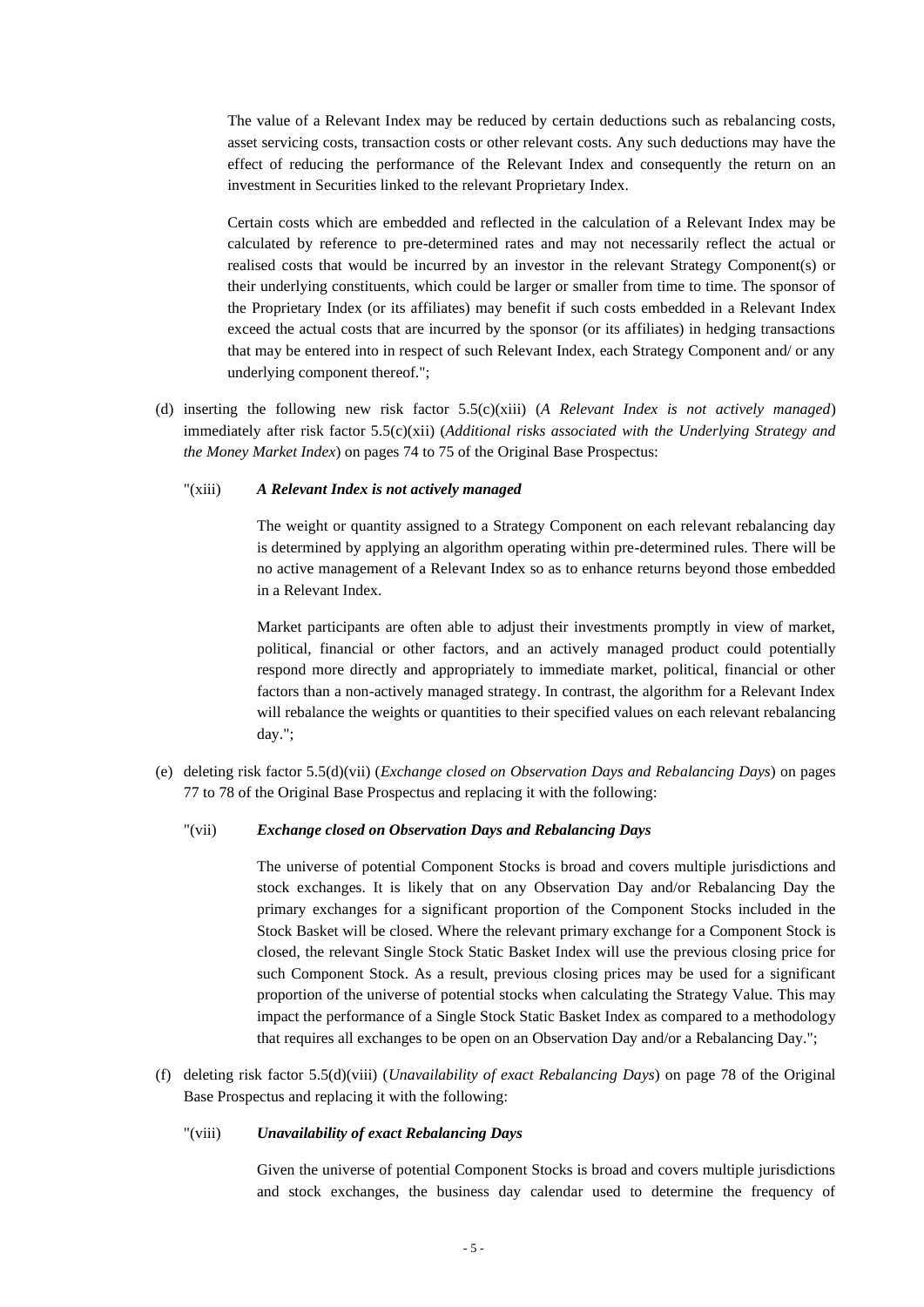Rebalancing Days is a sub-set of the entire holiday calendar for all possible jurisdictions and stock exchanges. The exact calendar used by a Single Stock Static Basket Index may not be made public."; and

(g) inserting the following new risk factor 5.5(d)(x) (*A Single Stock Static Basket Index is not actively managed*) immediately after risk factor 5.5(d)(ix) (*Determinations and adjustments in respect of Component Stocks for Disruption Events and Extraordinary Events may have an adverse effect on the value of a Single Stock Static Basket Index*) on page 78 of the Original Base Prospectus:

## "(x) *A Single Stock Static Basket Index is not actively managed*

The quantity assigned to a Component Stock on each Rebalancing Day is determined by applying an algorithm operating within pre-determined rules. There will be no active management of a Single Stock Static Basket Index so as to enhance returns beyond those embedded in such Single Stock Static Basket Index.

Market participants are often able to adjust their investments promptly in view of market, political, financial or other factors, and an actively managed product could potentially respond more directly and appropriately to immediate market, political, financial or other factors than a non-actively managed strategy. In contrast, the algorithm for a Single Stock Static Basket Index will rebalance the quantities to their specified values on each rebalancing day.".

## 2. **Amendments to the section entitled "Documents Incorporated by Reference"**

The information in the section entitled "Documents Incorporated by Reference" is amended and supplemented by:

(a) deleting sub-section 1 entitled "Goldman Sachs International" on page 105 of the Original Base Prospectus and replacing it with the following:

#### "**1. Goldman Sachs International**

GSI files documents and information with the *Commission de Surveillance du Secteur Financier* (the "**CSSF**"). The following documents, which GSI has filed with the CSSF, are hereby incorporated by reference into this Base Prospectus:

- (a) The Unaudited Quarterly Financial Report of GSI for the period ended 31 May 2020 ("**GSI's 2020 Second Quarter Financial Report**"), containing, in Part II, the Unaudited Financial Statements of GSI for the period ended 31 May 2020 ("**GSI's 2020 Second Quarter Financial Statements**") (accessible on [https://www.goldmansachs.com/investor](https://protect-eu.mimecast.com/s/zlJ6CX6LZC0Lj7Vh6lPbv)[relations/financials/current/subsidiary-financial-info/gsi/05-31-20-financial-statements.pdf](https://protect-eu.mimecast.com/s/zlJ6CX6LZC0Lj7Vh6lPbv) );
- (b) The Unaudited Quarterly Financial Report of GSI for the period ended 29 February 2020 ("**GSI's 2020 First Quarter Financial Report**"), containing, in Part II, the Unaudited Financial Statements of GSI for the period ended 29 February 2020 ("**GSI's 2020 First Quarter Financial Statements**") (accessible on [https://www.goldmansachs.com/investorrelations/redirects/gsi-02-29-20-financial-statements\)](https://www.goldmansachs.com/investorrelations/redirects/gsi-02-29-20-financial-statements);
- (c) The Annual Report for the fiscal year ended 30 November 2019 of GSI ("**GSI's 2019 Annual Report**"), containing, in Part II, the Directors' Report and Audited Financial Statements of GSI for the period ended 30 November 2019 ("**GSI's 2019 Financial Statements**") (accessible on [https://www.goldmansachs.com/investor-relations/redirects/gsi-11-30-19-financialstatements\)](https://www.goldmansachs.com/investor-relations/redirects/gsi-11-30-19-financialstatements);
- (d) The report on the Regulatory Ratios of GSI for the fiscal quarter ended 31 December 2019 ("**GSI's Regulatory Ratios, 31 December 2019**") (accessible on [https://www.goldmansachs.com/disclosures/pdfs/gsi-regulatory-ratios-31-dec-2019.pdf\)](https://www.goldmansachs.com/disclosures/pdfs/gsi-regulatory-ratios-31-dec-2019.pdf); and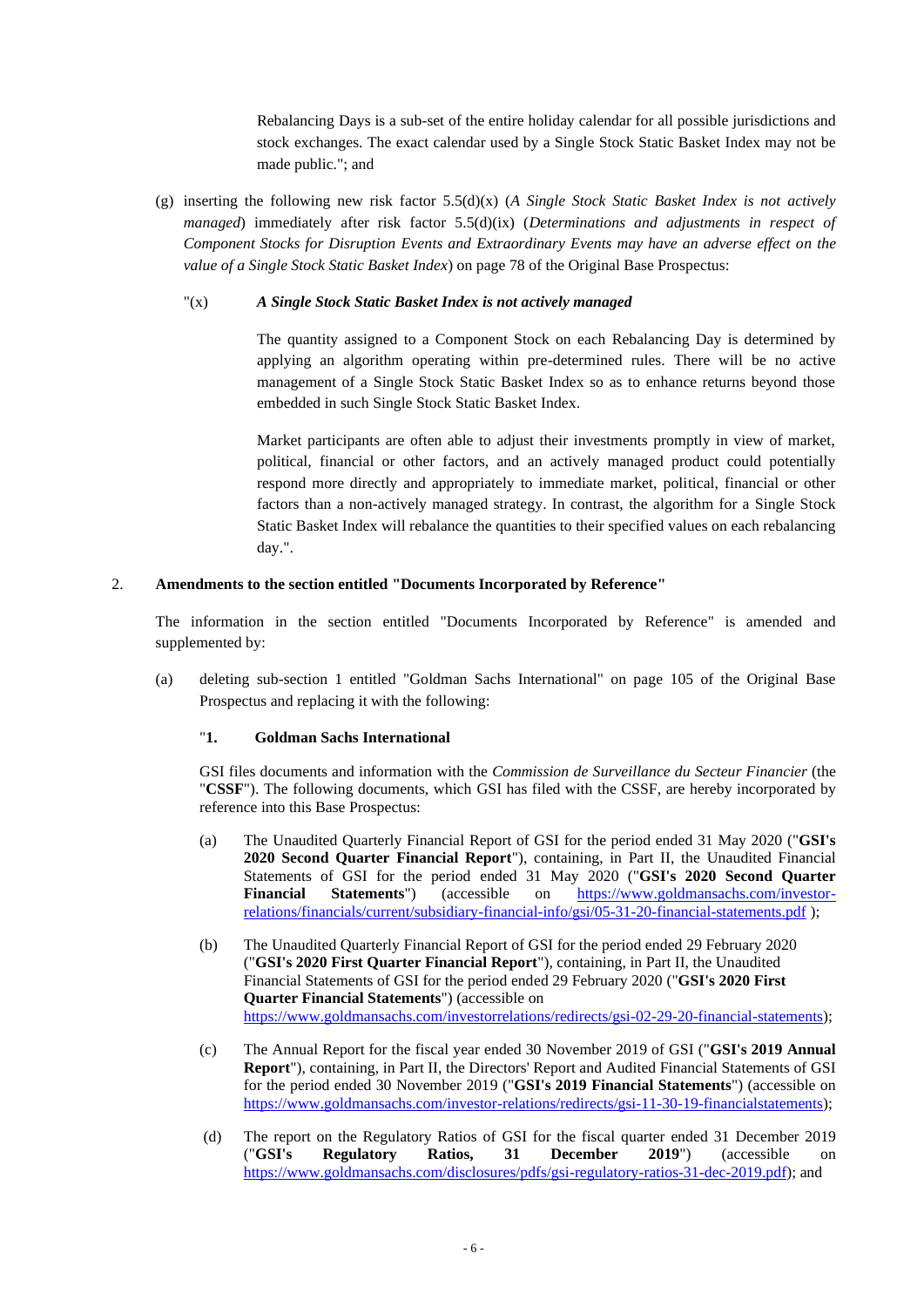(e) The Annual Report for the fiscal year ended 30 November 2018 of GSI ("**GSI's 2018 Annual Report**"), containing, in Part II, the Directors' Report and Audited Financial Statements of GSI for the period ended 30 November 2018 ("**GSI's 2018 Financial Statements**") (accessible on [https://www.goldmansachs.com/investor-relations/redirects/gsi-11-30-18-financial](https://www.goldmansachs.com/investor-relations/redirects/gsi-11-30-18-financial-statements)[statements\)](https://www.goldmansachs.com/investor-relations/redirects/gsi-11-30-18-financial-statements).

#### **Cross-Reference List**

| <b>GSI</b><br><b>Information in</b><br>the Financial<br><b>Statements</b> | <b>GSI's 2020</b><br><b>Second</b><br>Quarter<br><b>Financial</b><br><b>Report</b> | <b>GSI's 2020</b><br><b>First Quarter</b><br><b>Financial</b><br>Report | <b>GSI's 2019</b><br><b>Annual Report</b> | <b>GSI's 2018</b><br><b>Annual Report</b> |
|---------------------------------------------------------------------------|------------------------------------------------------------------------------------|-------------------------------------------------------------------------|-------------------------------------------|-------------------------------------------|
| Management<br>Report/ Strategic<br>Report                                 | pp. 2-18                                                                           | pp. 2-16                                                                | pp. 2-41                                  | pp. 2-41                                  |
| Report<br>of<br>the<br><b>Directors</b>                                   | N/A                                                                                | N/A                                                                     | pp. 42-43                                 | pp. 42-43                                 |
| <b>Balance Sheet</b>                                                      | P. 20                                                                              | p. 18                                                                   | p. 51                                     | p. 50                                     |
| Profit and<br>Loss<br>Account                                             | P. 19                                                                              | p. 17                                                                   | p. 50                                     | p. 49                                     |
| Statement<br>of<br>Cash Flows                                             | P. 22                                                                              | p. 20                                                                   | p. 53                                     | p. 52                                     |
| <b>Notes</b><br>to<br>the<br>Financial<br><b>Statements</b>               | PP. 23-42                                                                          | pp. 21-39                                                               | pp. 54-95                                 | pp. 53-94                                 |
| Independent<br>Auditors' Report                                           | N/A                                                                                | N/A                                                                     | pp. 44-49                                 | pp. 44-48                                 |
|                                                                           |                                                                                    | GSI's Regulatory Ratios, 31 December 2019                               |                                           |                                           |

| <i>Introduction</i>      | Page 1 |
|--------------------------|--------|
| <b>Regulatory Ratios</b> | Page 1 |

Any information included in the documents incorporated by reference that is not included in the cross-reference list is not incorporated by reference and is therefore not relevant to an investor (meaning that it is not necessary information to be included in the Base Prospectus pursuant to Article 6(1) of the Prospectus Regulation and is not otherwise required to be included under the relevant schedules of Commission Delegated Regulation (EU) 2019/980 supplementing Regulation (EU) 2017/1129 of the European Parliament and of the Council and repealing Commission Regulation (EC) No 809/2004, (as amended, the "**PR Regulation**")."; and

(b) deleting sub-section 4 entitled "The Goldman Sachs Group, Inc." on pages 108 to 110 of the Original Base Prospectus and replacing it with the following:

## "4. **The Goldman Sachs Group, Inc.**

GSG files documents and information with the SEC. The following documents, which have previously been published and filed with the SEC, shall be deemed to be incorporated by reference in, and to form part of, this Base Prospectus: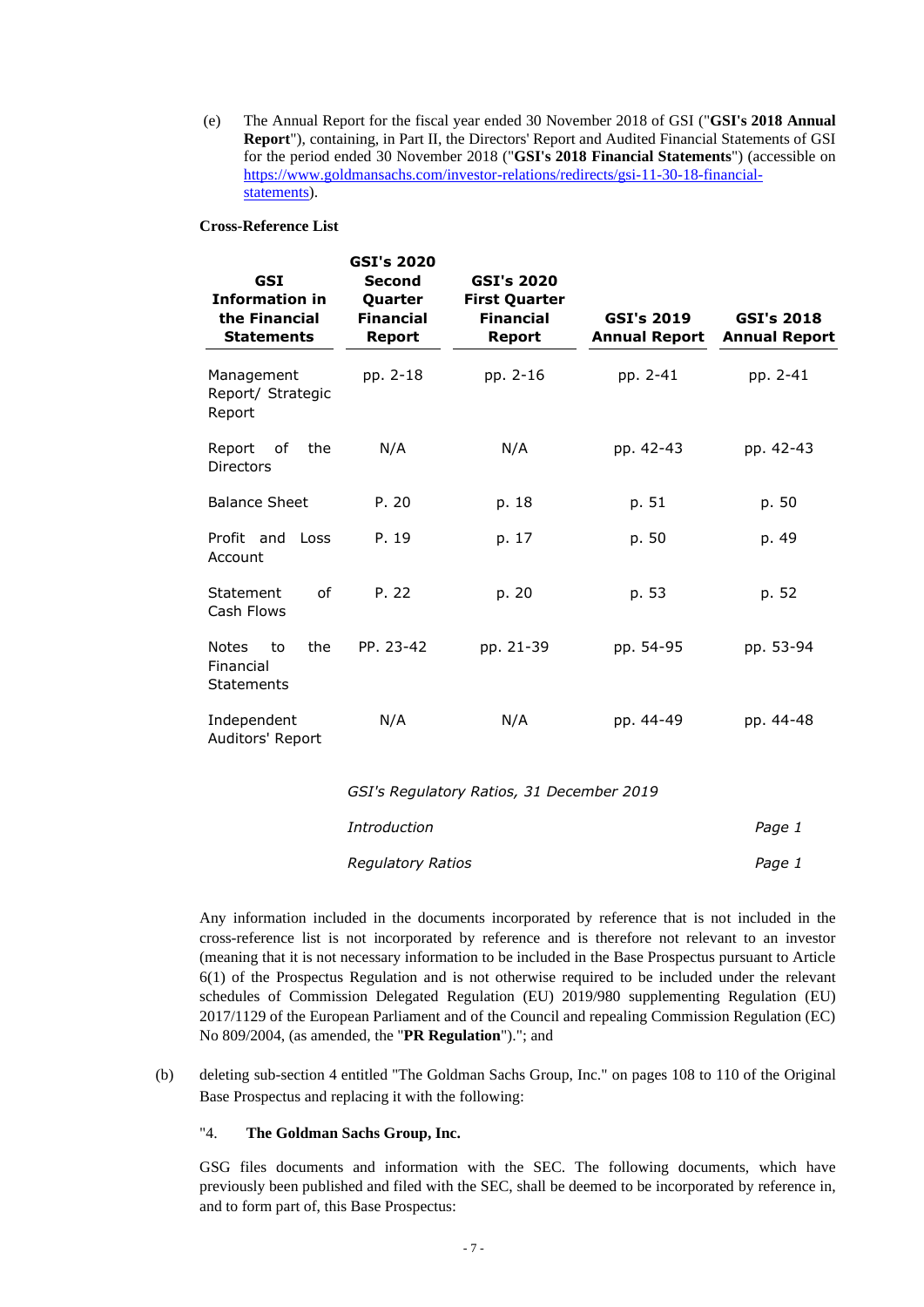- (a) The Quarterly Report on Form 10-Q for the second fiscal quarter ended 30 June 2020 of the Goldman Sachs Group, Inc. ("**GSG's 2020 Second Quarter Form 10-Q**"), as filed with the SEC on 6 August 2020; (accessible on website [https://www.goldmansachs.com/investor](https://protect-eu.mimecast.com/s/gwzpCEl8ztME628FNEYjS)[relations/financials/current/10q/second-quarter-2020-10-q.pdf\)](https://protect-eu.mimecast.com/s/gwzpCEl8ztME628FNEYjS);
- (b) The Current Report on Form 8-K dated 24 July 2020 of The Goldman Sachs Group Inc. ("**GSG's 24 July 2020 Form 8-K**") including Exhibit 99.1 ("**Exhibit 99.1 to GSG's 24 July 2020 Form 8-K**") as filed with the SEC on 24 July 2020; (accessible on [https://www.goldmansachs.com/investor-relations/financials/current/8k/8k-07-24-20.pdf\)](https://protect-eu.mimecast.com/s/A2i-Cr08LtoJOQmH7D3c_);
- (c) The Current Report on Form 8-K dated 15 July 2020 for the second fiscal quarter ended 30 June 2020 of The Goldman Sachs Group Inc. ("**GSG's 15 July 2020 Form 8-K**") including Exhibit 99.1 ("**Exhibit 99.1 to GSG's 15 July 2020 Form 8-K**") as filed with the SEC on 15 July 2020; (accessible on [https://www.goldmansachs.com/investor-relations/financials/current/8k/8k-07-15-](https://protect-eu.mimecast.com/s/NADXCAnNvf2RlZJTGv66_) [20.pdf\)](https://protect-eu.mimecast.com/s/NADXCAnNvf2RlZJTGv66_);
- (d) The Quarterly Report on Form 10-Q for the first fiscal quarter ended 31 March 2020 of the Goldman Sachs Group, Inc. ("**GSG's 2020 First Quarter Form 10-Q**"), as filed with the SEC on 30 April 2020 2020; (accessible on [https://www.goldmansachs.com/investor](https://www.goldmansachs.com/investor-relations/redirects/10-q-2020-1q)[relations/redirects/10-q-2020-1q](https://www.goldmansachs.com/investor-relations/redirects/10-q-2020-1q) );
- (e) The Proxy Statement relating to GSG's 2020 Annual Meeting of Shareholders on 30 April 2020 ("**GSG's 2020 Proxy Statement**"), as filed with the SEC on 20 March 2020; (accessible on <https://www.goldmansachs.com/investor-relations/redirects/2020-proxy-statement-pdf>); and
- (f) The Annual Report on Form 10-K for the fiscal year ended 31 December 2019 of The Goldman Sachs Group, Inc. ("**GSG's 2019 Form 10-K**"), containing financial statements relating to the fiscal years ended 31 December 2019 and 31 December 2018, including Exhibit 21.1, as filed with the SEC on 21 February 2020; (accessible on [https://www.goldmansachs.com/investor](https://www.goldmansachs.com/investor-relations/redirects/2019-10K)[relations/redirects/2019-10K](https://www.goldmansachs.com/investor-relations/redirects/2019-10K) ).

The following table indicates where information required by the PR Regulation is to be disclosed in, and incorporated by reference into, this Base Prospectus can be found in the documents referred to above:

| <b>Information required by the PR Regulation</b>                                                      | Document/Location                                                                 |  |
|-------------------------------------------------------------------------------------------------------|-----------------------------------------------------------------------------------|--|
| Risk factors relating to GSG (Annex 6, Section 3, Item 3.1 of the PR<br><i>Regulation</i> )           | GSG's 2019 Form 10-<br>$K$ (pp. 23-44)                                            |  |
| <b>Information about GSG</b>                                                                          |                                                                                   |  |
| History and development of the company (Annex 6, Section 4, Item 4.1 of<br><i>the PR Regulation</i> ) | GSG's 2019 Form 10-<br>K(p, 1)                                                    |  |
| <b>Business overview</b>                                                                              |                                                                                   |  |
| GSG's principal activities (Annex 6, Section 5, Item 5.1 of the PR<br><i>Regulation</i> )             | GSG's 2019 Form 10-<br>$K$ (pp. 1-5, 109)                                         |  |
| GSG's principal markets (Annex 6, Section 5, Item 5.1.1 (c) of the PR<br>Regulation)                  | GSG's 2019 Form 10-<br>K (pp. 1-7, 45, 184)                                       |  |
| Organisational Structure (Annex 6, Section 6, Items 6.1 and 6.2 of the PR<br><i>Regulation</i> )      | GSG's 2019 Form 10-<br>K (pp. 749-750 (PDF<br>page reference) of<br>Exhibit 21.1) |  |
| Trend information (Annex 6, Section 7, Items 7.1 and 7.2 of the PR                                    | GSG's 2019 Form 10-                                                               |  |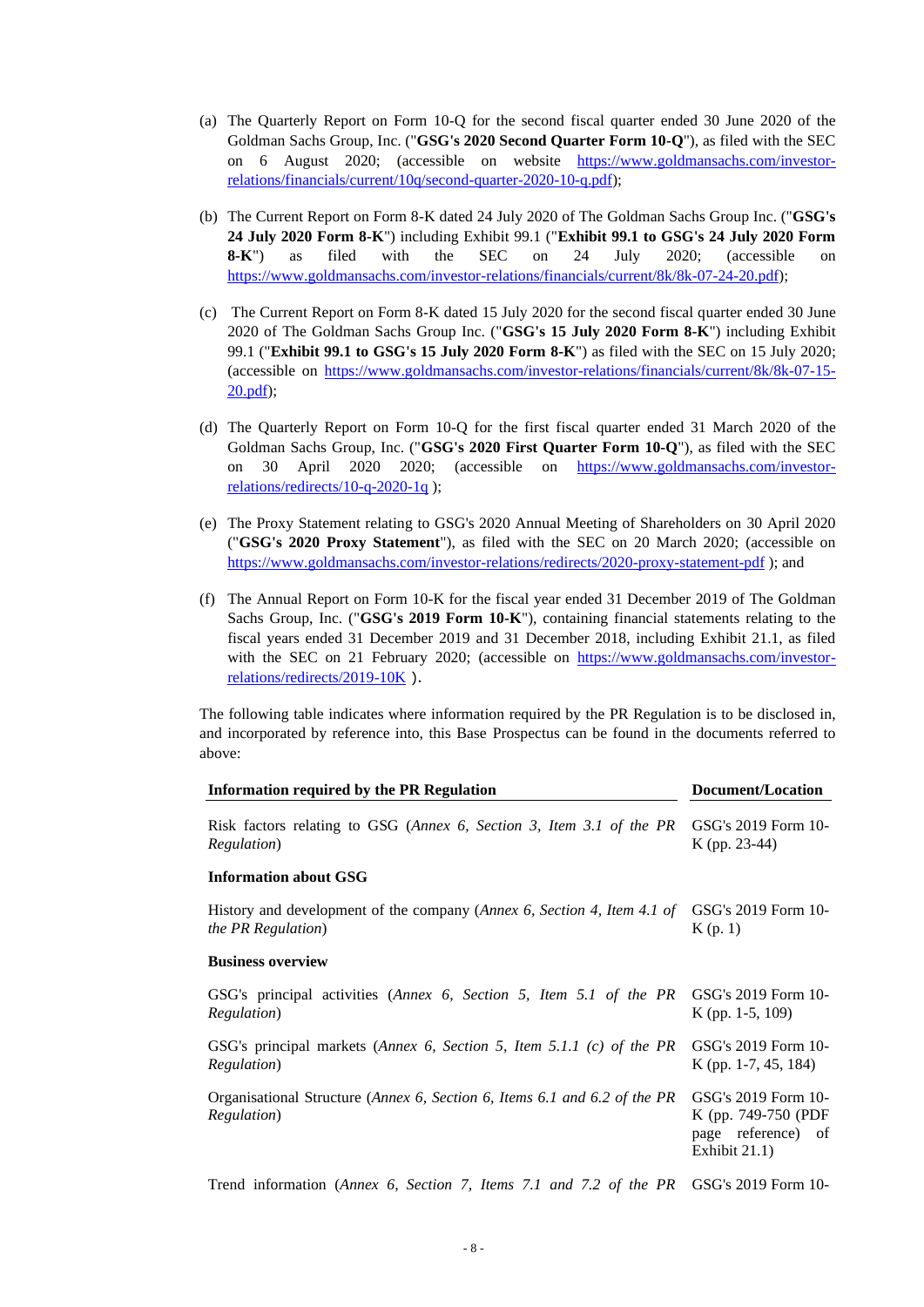| Regulation)                                                                                                  |                                                                                                                                                                                                       | $K$ (pp. 46-101)                                          |  |
|--------------------------------------------------------------------------------------------------------------|-------------------------------------------------------------------------------------------------------------------------------------------------------------------------------------------------------|-----------------------------------------------------------|--|
|                                                                                                              |                                                                                                                                                                                                       | GSG's 2020 Second<br>Quarter Form 10-Q<br>(pp. 99 to 160) |  |
| <b>PR</b> Regulation)                                                                                        | Expected financing of GSG's activities (Annex 6, Item 4, Item 4.1.8 of the                                                                                                                            | GSG's 2019 Form 10-<br>K (pp. 105-108, 133-<br>144)       |  |
|                                                                                                              | Administrative, management and supervisory bodies, including conflicts<br>of interest (Annex 6, Section 9, Items 9.1 and 9.2 of the PR Regulation)                                                    | GSG's 2020 Proxy<br>Statement (pp. 1, 5,<br>$8-28, 70-73$ |  |
|                                                                                                              | Beneficial owners of more than five per cent. (Annex 6, Section 10, Item<br>10.1 of the PR Regulation)                                                                                                | GSG's 2020 Proxy<br>Statement (p. 76)                     |  |
|                                                                                                              | <b>Financial information</b>                                                                                                                                                                          |                                                           |  |
|                                                                                                              | Audited historical financial information for the fiscal years ended 31<br>December 2019, 31 December 2018 and 31 December 2017 (Annex 6,<br>Section 11, Items 11.1.1 and 11.1.5 of the PR Regulation) | GSG's 2019 Form 10-<br>K (pp. 105-203)                    |  |
|                                                                                                              | Audit report (Annex 6, Section 11, Item 11.1.1 of the PR<br>Regulation)                                                                                                                               | GSG's 2019 Form 10-<br>$K$ (p. 103-104)                   |  |
|                                                                                                              | Balance sheet (Annex 6, Section 11, Item 11.1.5 of the PR<br>Regulation)                                                                                                                              | GSG's 2019 Form 10-<br>K (p. 106)                         |  |
|                                                                                                              | Income statement (Annex 6, Section 11, Item 11.1.5 of the PR<br>Regulation)                                                                                                                           | GSG's 2019 Form 10-<br>K (p. 105)                         |  |
|                                                                                                              | Cash flow statement (Annex 6, Section 11, Item 11.1.5 of the PR<br>Regulation)                                                                                                                        | GSG's 2019 Form 10-<br>K (p. 108)                         |  |
|                                                                                                              | Accounting policies and explanatory notes (Annex 6, Section 11,<br>Item 11.1.5 of the PR Regulation)                                                                                                  | GSG's 2019 Form 10-<br>K (pp. 47-50, 109-<br>203)         |  |
| Unaudited interim and other financial information (Annex 6, Section 11,<br>Item 11.2.1 of the PR Regulation) |                                                                                                                                                                                                       |                                                           |  |
|                                                                                                              | Balance sheet (Annex 6, Section 11, Item 11.2.1 of the PR<br>Regulation)                                                                                                                              | GSG's 2020 Second<br>Quarter Form 10-Q<br>(p. 2)          |  |
|                                                                                                              | Income statement (Annex 6, Section 11, Item 11.2.1 of the PR<br>Regulation)                                                                                                                           | GSG's 2020 Second<br>Quarter Form 10-Q<br>(p. 1)          |  |
|                                                                                                              | Cash flow statement (Annex 6, Section 11, Item 11.2.1 of the PR<br>Regulation)                                                                                                                        | GSG's 2020 Second<br>Quarter Form 10-Q<br>(p. 4)          |  |
|                                                                                                              | Accounting policies and explanatory notes (Annex 6, Section 11,<br>Item 11.2.1 of the PR Regulation)                                                                                                  | GSG's 2020 Second<br>Quarter Form 10-Q<br>$(pp. 5-95)$    |  |
| Legal and arbitration proceedings (Annex 6, Section 11, Item 11.4.1 of the<br><b>PR</b> Regulation)          |                                                                                                                                                                                                       | GSG's 2020 Second<br>Quarter Form 10-Q<br>$(pp. 86-94)$   |  |
|                                                                                                              |                                                                                                                                                                                                       | GSG's 2019 Form 10-                                       |  |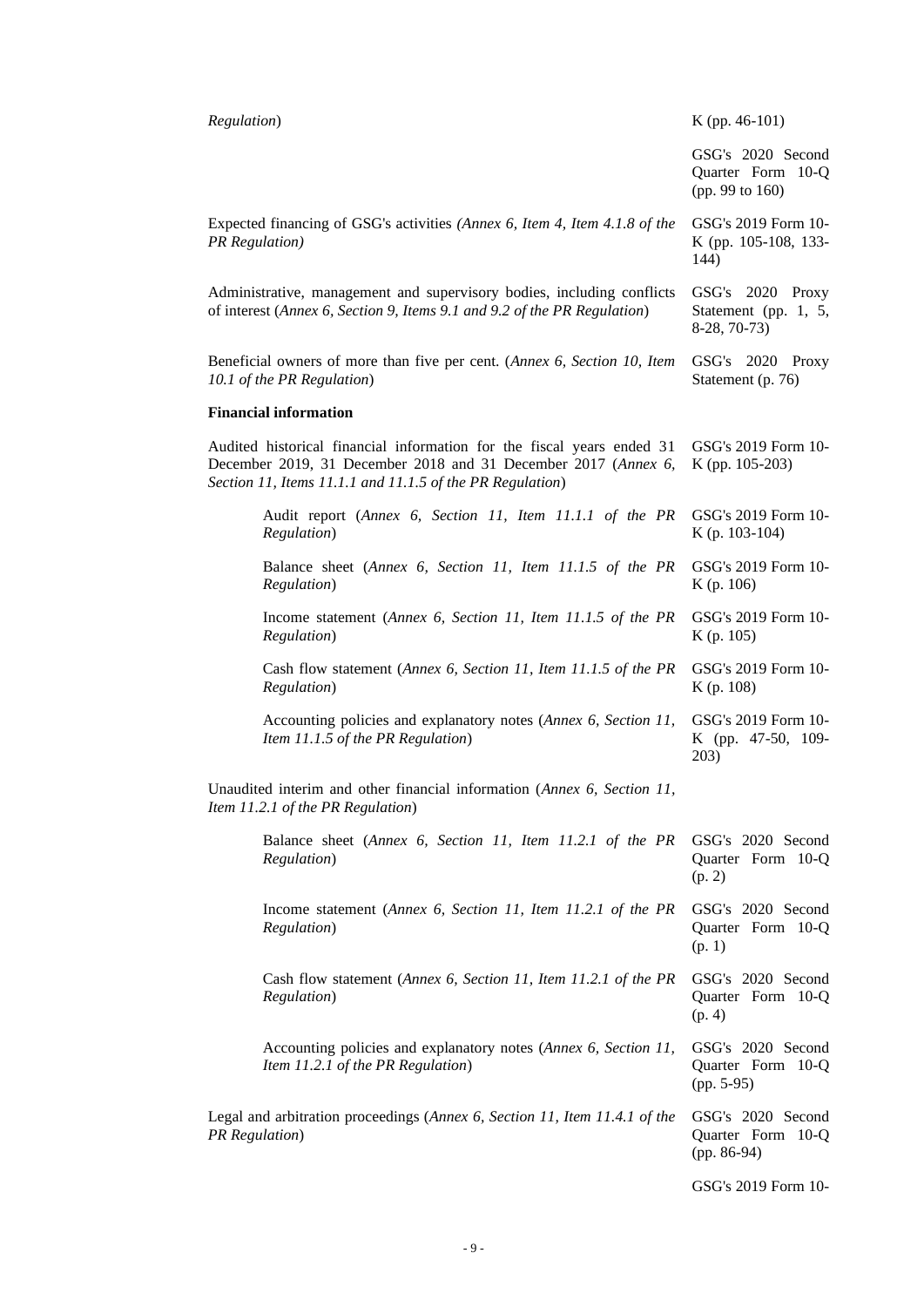## **Additional information**

Share capital (*Annex 6, Section 12, Item 12.1 of the PR Regulation*) GSG's 2020 Second Quarter Form 10-Q (pp. 3, 70-71) GSG's 2019 Form 10- K (pp. 107, 169-171)

Any information included in the documents incorporated by reference that is not included in the cross-reference list is not incorporated by reference and is therefore not relevant to an investor (meaning that it is not necessary information to be included in this Base Prospectus pursuant to Article 6(1) of the Prospectus Regulation and is not otherwise required to be included under the relevant schedules of the PR Regulation.".

## 3. **Amendments to the section entitled "Autocall Payout Conditions"**

The information in the section entitled "Autocall Payout Conditions" is amended and supplemented by inserting the following definitions after the end of the definition of Autocall Observation Date on page 324 of the Original Base Prospectus:

""**Autocall Observation Period**" means the period commencing on, and including, the Autocall Observation Period Start Date and ending on, but excluding, the Autocall Observation Period End Date.

"**Autocall Observation Period End Date**" means the Final Reference Date (prior to any adjustment of such date pursuant to the relevant Underlying Asset Conditions applicable to the Underlying Asset(s)) or such other date as is specified in the relevant Final Terms.

"**Autocall Observation Period Start Date**" means the date specified as such in the relevant Final Terms."

#### 4. **Amendment to the section entitled "Share Linked Conditions"**

The information in the section entitled "Share Linked Conditions" is amended and supplemented by deleting the definition of "Closing Share Price" on page 398 of the Original Base Prospectus and replacing it with the following:

""**Closing Share Price**" means, in respect of a Share and any relevant day, the official closing price of the Share (expressed in relevant Share Currency (if specified in the relevant Issue Terms) applicable to the Share) as of the Valuation Time on the Exchange on such day, as determined by the Calculation Agent, provided that, if "**Closing Share Price (Italian Reference Price)**" is specified to be applicable in respect of a Share in the relevant Issue Terms, Closing Share Price means, in respect of such Share and any relevant day, the "*Prezzo di Riferimento*" of such Share on such day as published by the Borsa Italiana S.p.A. at the close of trading for such day and having the meaning ascribed thereto in the rules of the markets organised and managed by the Borsa Italiana S.p.A."

## 5. **Amendments to the section entitled "Form of Final Terms (Instruments)"**

The information in the section entitled "Form of Final Terms (Instruments)" is amended and supplemented by:

(a) deleting the first paragraph after the heading "Contractual Terms" in the Contractual Terms on page 559 of the Original Base Prospectus and replacing it with the following:

"Terms used herein shall have the same meaning as in the General Instrument Conditions [and] [, the Payout Conditions] [, the Coupon Payout Conditions] [, the Autocall Payout Conditions] [and the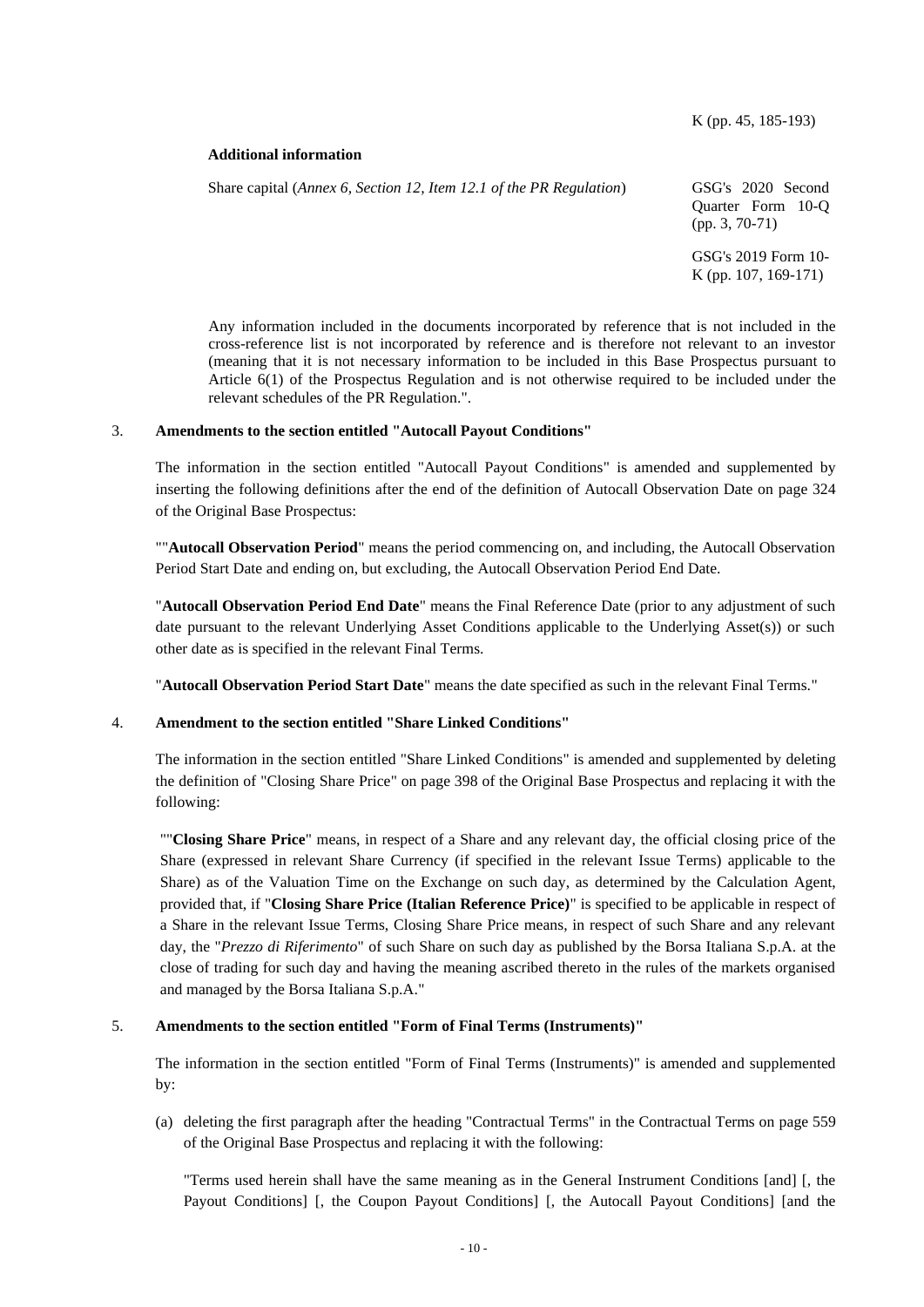applicable Underlying Asset Conditions] set forth in the base prospectus dated 17 July 2020 (expiring on 17 July 2021) (the "**Base Prospectus**") [as supplemented by the supplement[s] to the Base Prospectus dated  $[\bullet]$ ,  $[\bullet]$  and  $[\bullet]$ ] which [together] constitute[s] a base prospectus for the purposes of [the Prospectus Regulation] [Regulation (EU) 2017/1129 (as amended, the "**Prospectus Regulation**")]. This document constitutes the Final Terms of the [Warrants/Certificates] described herein for the purposes of Article 8 of the Prospectus Regulation and must be read in conjunction with such Base Prospectus [as so supplemented] [*Insert for Non-EEA Securities*: provided that the Prospectus Regulation does not apply (in respect of any particular offer [and listing] of the [Warrants/Certificates] as such [Warrants/Certificates] are issued outside the EEA or UK.)] [*Insert for straddle offers*: Subject as provided below, full] [Full] information on the Issuer, the Guarantor and the offer of the [Warrants/Certificates] is only available on the basis of the combination of these Final Terms and the Base Prospectus [as so supplemented]. The Base Prospectus [and the supplement[s] to the Base Prospectus] [is] [are] available for viewing at www.bourse.lu and during normal business hours at the registered office of the Issuer, and copies may be obtained from the specified office of the Luxembourg Paying Agent. [These Final Terms are available for viewing at [www.bourse.lu] [*Include where the Securities are to be admitted to trading on the Luxembourg Stock Exchange*] / [and] [⚫] [*insert other website if the Final Terms will be published elsewhere*].]";

- (b) adding the following sub-paragraph (xxi) to paragraph 57 (Share Linked Instruments) in the Contractual Terms on page 625 of the Original Base Prospectus:
	-

Reference Price):

" (xxi): Closing Share Price (Italian [Applicable to [[each/the] Underlying Asset] [the following Underlying Assets: [*specify the Underlying Assets to which this election is applicable*]]] [Not Applicable to any Underlying Asset].";

Conditions of the Offer" below.";

- (c) deleting paragraph 77 in the Contractual Terms on page 644 of the Original Base Prospectus and replacing it with the following:
	- "77. **Non-exempt Offer:** [Not Applicable] [An offer of the [Warrants/Certificates] may be made by the [Managers/placers] [and] [*specify, if applicable*] other than pursuant to Article 1(4) of the Prospectus Regulation in [the] [Kingdom of] [Republic of] [Grand Duchy of Luxembourg / Austria / Belgium / Croatia / Czech Republic / Finland / France / Germany/ Gibraltar/ Greece / Hungary / Ireland / Italy / The Netherlands / Norway / Poland / Portugal / Romania /Spain / Sweden / United Kingdom] (the "**Public Offer Jurisdiction[s]**") during the period commencing on ([and including]/[but excluding]) [*specify date*] and ending on ([and including]/[but excluding]) [*specify date*] (the "**Offer Period**"). See further paragraph entitled "Terms and
- (d) deleting the paragraph "Conditions to which the offer is subject" of section 8 "Terms and Conditions of the Offer" in the part entitled "Other Information" in the Contractual Terms on page 652 of the Original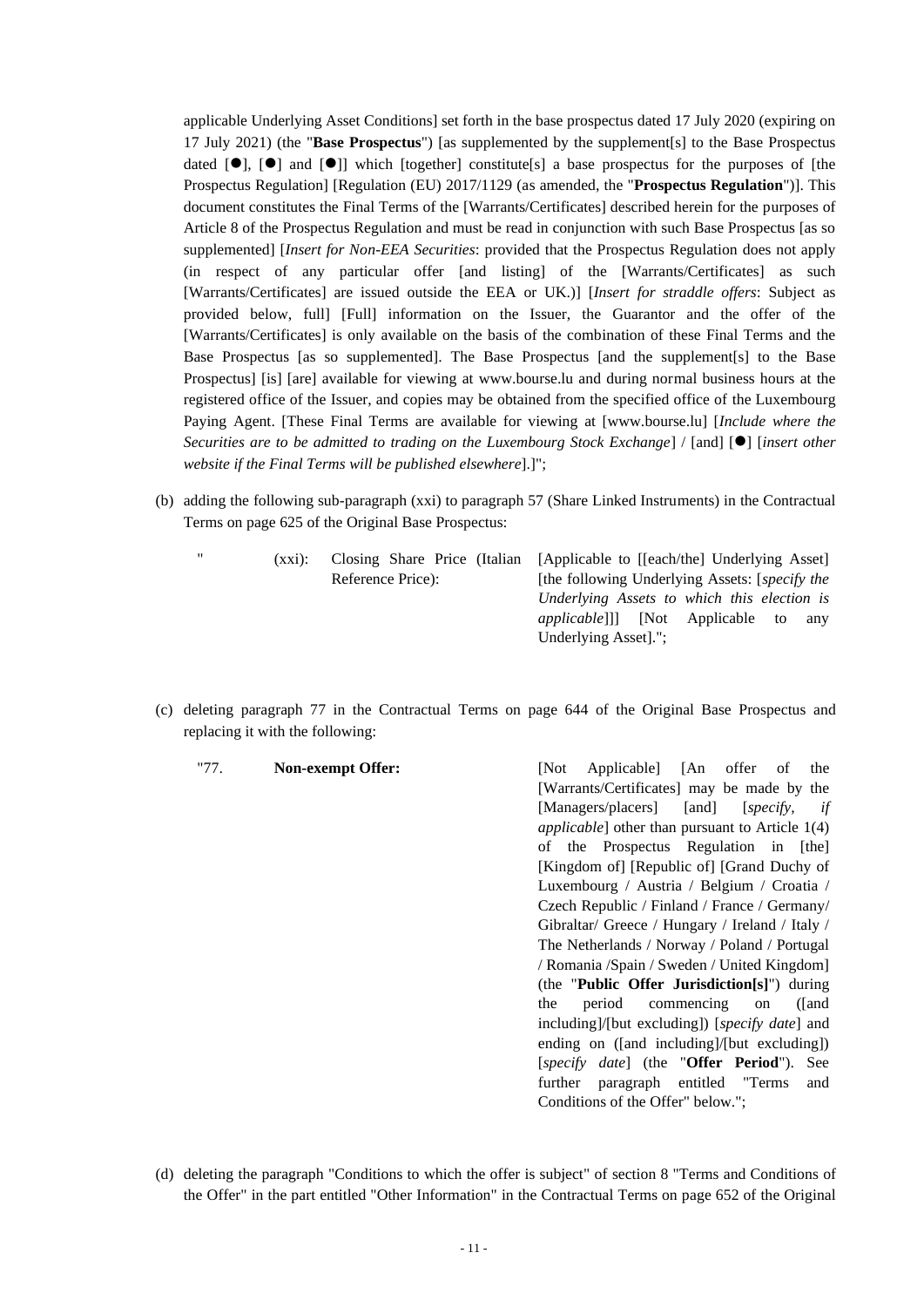Base Prospectus and replacing it with the following:

"Conditions to which the offer is subject:

- [The offer of the [Warrants/Certificates] for sale to the public in [the] [Kingdom of] [Republic of] [Grand Duchy of Luxembourg / Austria / Belgium / Croatia / Czech Republic / Finland / France / Germany / Gibraltar / Greece / Hungary / Ireland / Italy / Netherlands / Norway / Poland / Portugal / Romania / Spain / Sweden / United Kingdom] is subject to the relevant regulatory approvals having been granted, and the [Warrants/Certificates] being issued/Not Applicable/[⚫] (*give details*)]."; and
- (e) deleting the paragraph "Conditions attached to the consent" of section 8 "Terms and Conditions of the Offer" in the part entitled "Other Information" in the Contractual Terms on page 653 of the Original Base Prospectus and replacing it with the following:

"Conditions attached to the consent: The Issuer consents to the use of the Base Prospectus in connection with the making of an offer of the Securities to the public requiring the prior publication of a prospectus under the Prospectus Regulation (a "**Nonexempt Offer**") by the financial intermediary/ies (each, an "**Authorised Offeror**") in [the] [Kingdom of] [Republic of] [Grand Duchy of Luxembourg /Austria / Belgium / Croatia / Czech Republic / Finland / France / Germany / Gibraltar / Greece / Hungary / Ireland / Italy / The Netherlands / Norway / Poland / Portugal / Romania / Spain / Sweden / United Kingdom].

> (*Insert any other clear and objective conditions attached to the consent to use the Base Prospectus*)".

## 6. **Amendments to the section entitled "Form of Final Terms (Notes)"**

(a) deleting the first paragraph after the heading "Contractual Terms" in the Contractual Terms on page 658 of the Original Base Prospectus and replacing it with the following:

"Terms used herein shall have the same meaning as in the General Note Conditions [and] [, the [EIS Note] Payout Conditions] [, the Coupon Payout Conditions] [, the Autocall Payout Conditions] [and the applicable Underlying Asset Conditions] set forth in the base prospectus dated 17 July 2020 (expiring on 17 July 2021) (the "**Base Prospectus**") [as supplemented by the supplement[s] to the Base Prospectus dated  $[\bullet]$ ,  $[\bullet]$  and  $[\bullet]$ ] which [together] constitute[s] a base prospectus for the purposes of [the Prospectus Regulation] [Regulation (EU) 2017/1129 (as amended, the "**Prospectus Regulation**")]. This document constitutes the Final Terms of the Notes described herein for the purposes of Article 8 of the Prospectus Regulation and must be read in conjunction with such Base Prospectus [as so supplemented] [*Insert for Non-EEA Securities*: provided that the Prospectus Regulation does not apply (in respect of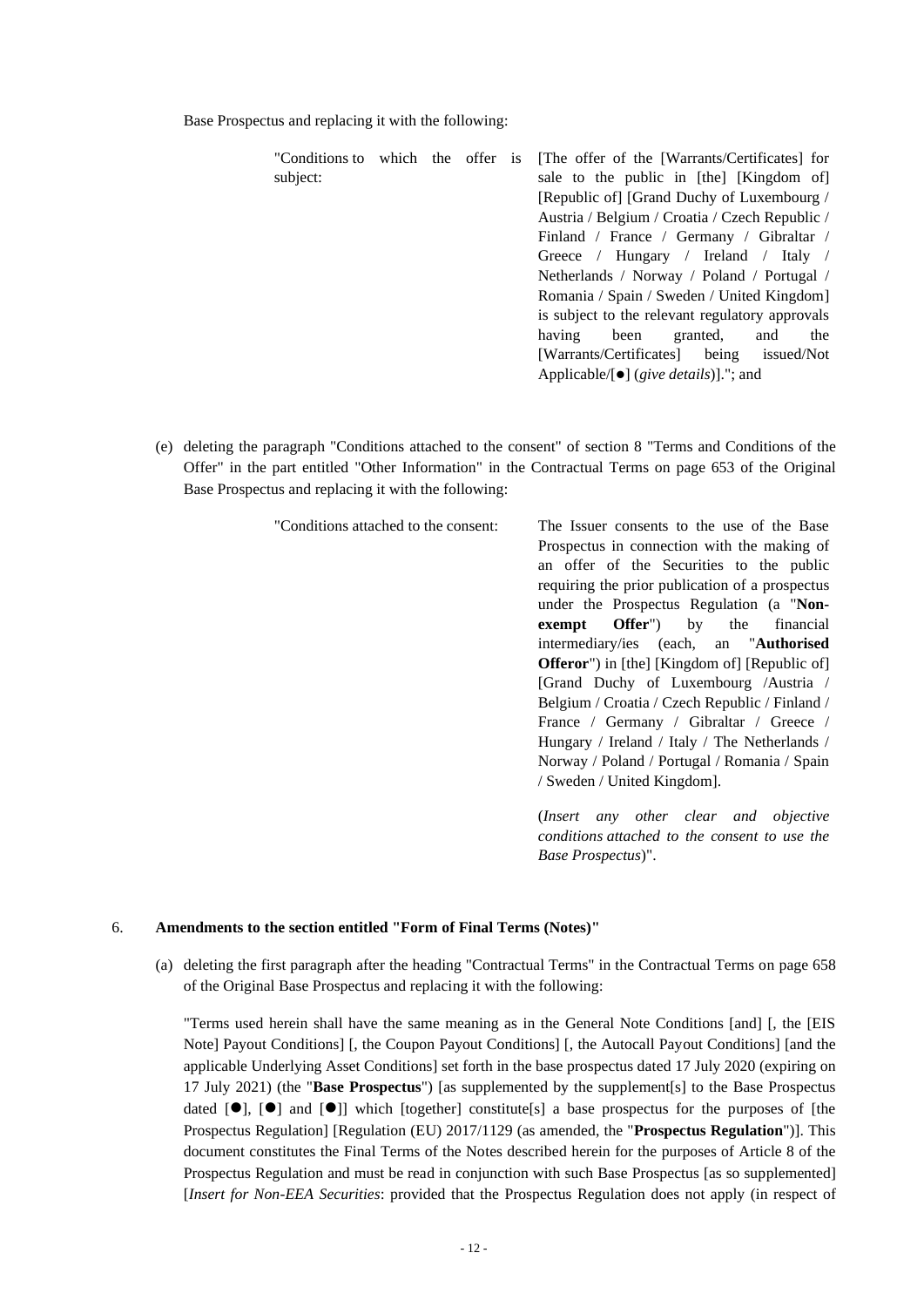any particular offer [and listing] of the Notes as such Notes are issued outside the EEA or UK.)]. [*Insert for straddle offers*: Subject as provided below, full] [Full] information on the Issuer[, the Guarantor] and the offer of the Notes is only available on the basis of the combination of these Final Terms and the Base Prospectus [as so supplemented]. The Base Prospectus [and the supplement[s] to the Base Prospectus] [is] [are] available for viewing at www.bourse.lu and during normal business hours at the registered office of the Issuer, and copies may be obtained from the specified office of the Luxembourg Paying Agent. [These Final Terms are available for viewing at [www.bourse.lu] [*Include where the Securities are to be admitted to trading on the Luxembourg Stock Exchange*] / [⚫] [*insert other website if the Securities will not be admitted to trading on the Luxembourg Stock Exchange and the Final Terms will be published elsewhere*].]";

(b) adding the following sub-paragraph (xxii) to paragraph 50 (Share Linked Notes) in the Contractual Terms on page 732 of the Original Base Prospectus:

(xxii): Closing Share Price (Italian) Reference Price): [Applicable to [[each/the] Underlying Asset] [the following Underlying Assets: [*specify the Underlying Assets to which this election is applicable*]]] [Not Applicable to any Underlying Asset].";

(c) deleting paragraph 74 in the Contractual Terms on pages 749 to 750 of the Original Base Prospectus and replacing it with the following:

| "74. | Non-exempt Offer: | [Not Applicable] [An offer of the Notes may     |  |  |
|------|-------------------|-------------------------------------------------|--|--|
|      |                   | be made by [the Managers/placers] [and]         |  |  |
|      |                   | [specify, if applicable] other than pursuant to |  |  |
|      |                   | Article $1(4)$ of the Prospectus Regulation in  |  |  |
|      |                   | [the] [Kingdom of] [Republic of] [Grand]        |  |  |
|      |                   | Duchy of Luxembourg / Austria / Belgium /       |  |  |
|      |                   | Croatia / Czech Republic / Finland / France /   |  |  |
|      |                   | Germany / Gibraltar / Greece / Hungary /        |  |  |
|      |                   | Ireland / Italy / The Netherlands / Norway /    |  |  |
|      |                   | Poland / Portugal / Romania / Spain / Sweden    |  |  |
|      |                   | United Kingdom] (the "Public Offer              |  |  |
|      |                   | Jurisdiction[s]")<br>during<br>the<br>period    |  |  |
|      |                   | commencing on ([and including]/[but]            |  |  |
|      |                   | excluding) [specify date] and ending on ([and]  |  |  |
|      |                   | including)/[but excluding]) [specify date] (the |  |  |
|      |                   | "Offer Period"). See further paragraph entitled |  |  |
|      |                   | "Terms and Conditions of the Offer" below.] $7$ |  |  |

<sup>7</sup>In relation to public offers, include throughout Final Terms as applicable, "indicative" language e.g. "A percentage as determined by the Calculation Agent on or around the Initial Valuation Date (being [ $\lambda$ ] based on market conditions and which is specified in a notice published by the Calculation Agent on or around such date."";

(d) deleting the paragraph "Offer Period" of section 11 "Terms and Conditions of the Offer" in the part entitled "Other Information" in the Contractual Terms on page 758 of the Original Base Prospectus and replacing it with the following:

"[Offer Period: An offer of the Notes may be made by [the Managers/placers] [and] [the financial intermediary(ies) named below] other than pursuant to Article 1(4) of the Prospectus Regulation in [the] [Kingdom of] [Republic of] [Grand Duchy of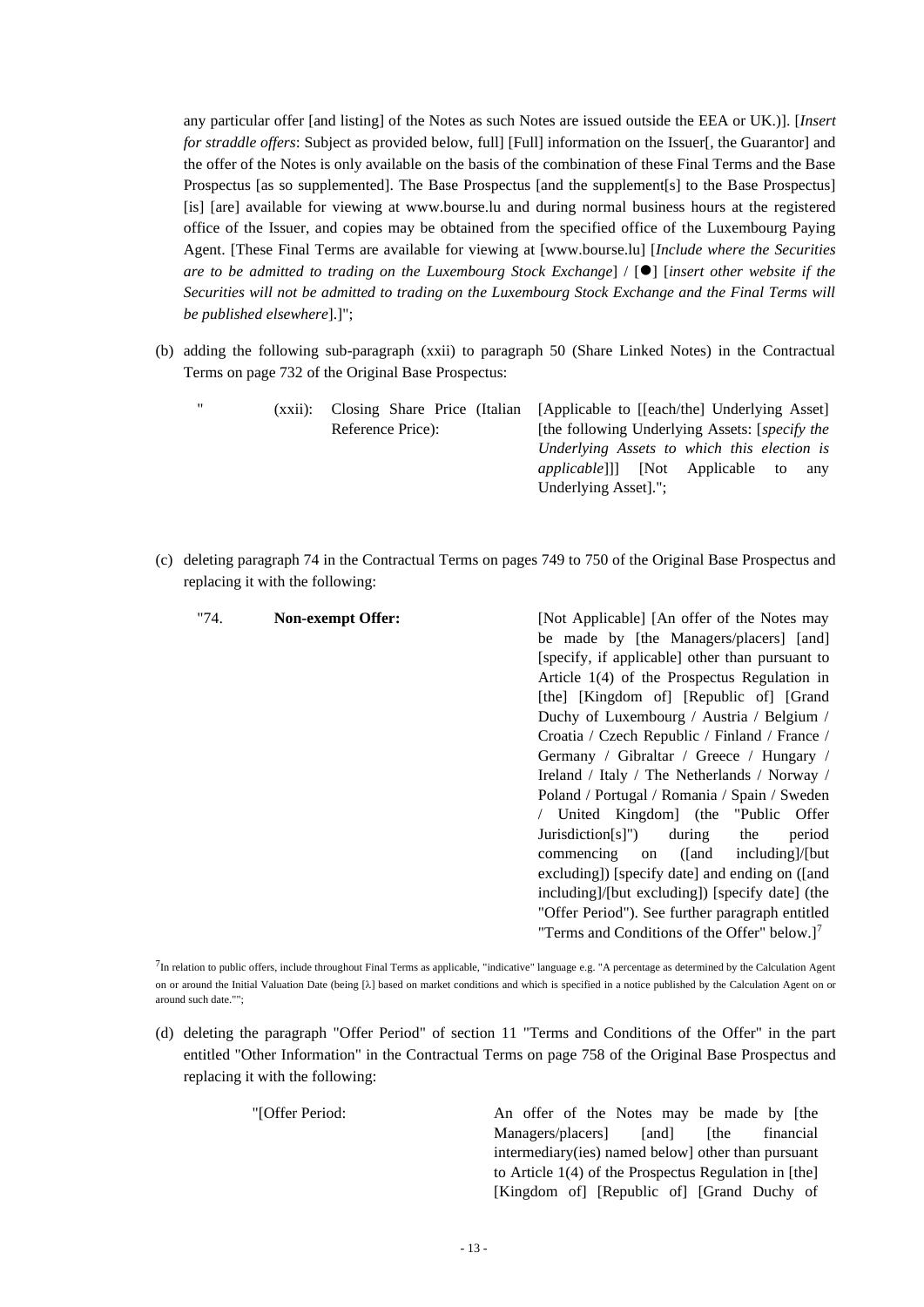Luxembourg / Austria / Belgium / Croatia / Czech Republic / Finland / France / Hungary / Germany / Gibraltar / Greece / Ireland / Italy / The Netherlands / Norway / Poland / Portugal / Romania / Spain / Sweden /Switzerland/ United Kingdom] during the period commencing on ([and including]/[but excluding]) [*specify date*] and ending on ([and including]/[but excluding]) [*specify date*].";

(e) deleting the paragraph "Conditions to which the offer is subject" of section 11 "Terms and Conditions of the Offer" in the part entitled "Other Information" in the Contractual Terms on page 758 of the Original Base Prospectus and replacing it with the following:

| "Conditions to which the offer is | The offer of the Notes for sale to the public in [the]  |
|-----------------------------------|---------------------------------------------------------|
| subject:                          | [Kingdom of] [Republic of] [Grand Duchy of              |
|                                   | Luxembourg / Austria / Belgium / Croatia / Czech        |
|                                   | Republic / Finland / France / Germany / Gibraltar /     |
|                                   | Greece / Hungary / Ireland / Italy / Netherlands /      |
|                                   | Norway / Poland / Portugal / Romania / Spain /          |
|                                   | Sweden / United Kingdom is subject to the               |
|                                   | relevant regulatory approvals having been granted,      |
|                                   | and the Notes being issued/Not Applicable/[ $\bullet$ ] |
|                                   | $(give details)$ ]."; and                               |

(f) deleting the paragraph "Conditions attached to the consent" of section 11 "Terms and Conditions of the Offer" in the part entitled "Other Information" in the Contractual Terms on page 759 of the Original Base Prospectus and replacing it with the following:

| "Conditions attached to the consent: | The Issuer consents to the use of the Base           |
|--------------------------------------|------------------------------------------------------|
|                                      | Prospectus in connection with the making of an       |
|                                      | offer of the Securities to the public requiring the  |
|                                      | prior publication of a prospectus under the          |
|                                      | Prospectus Regulation (a "Non-exempt Offer") by      |
|                                      | financial intermediary/ies (each,<br>the<br>an       |
|                                      | " <b>Authorised Offeror</b> ") in [the] [Kingdom of] |
|                                      | [Republic of] [Grand Duchy of Luxembourg /           |
|                                      | Austria / Belgium / Croatia / Czech Republic /       |
|                                      | Finland / France / Germany / Gibraltar / Greece /    |
|                                      | Hungary / Ireland / Italy / Netherlands / Norway /   |
|                                      | Poland / Portugal / Romania / Spain / Sweden /       |
|                                      | United Kingdom"                                      |

## 7. **Amendments to the section entitled "Goldman Sachs International"**

The information in the section entitled "Goldman Sachs International" is amended and supplemented by deleting the information under the sub-heading entitled "Selected Financial Information" on pages 1003 to 1004 of the Original Base Prospectus and replacing it with the following:

#### **"Selected Financial Information**

The selected financial information set out below has been extracted from (i) GSI's 2019 Financial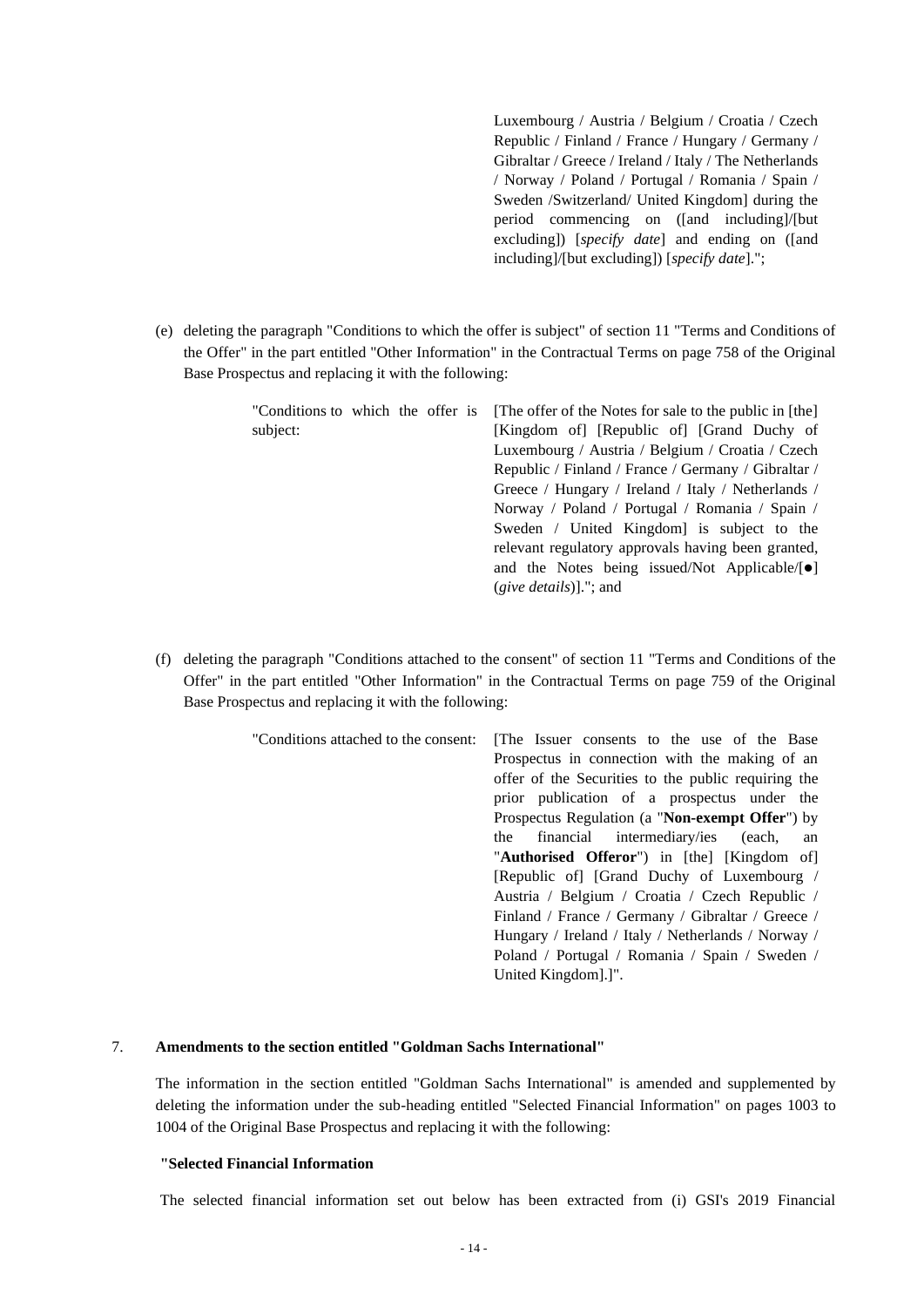Statements and GSI's 2018 Financial Statements, which have been audited by PricewaterhouseCoopers LLP and on which PricewaterhouseCoopers LLP issued an unqualified audit report, and (ii) GSI's 2020 Second Quarter Financial Statements, which have not been audited.

GSI's 2019 Financial Statements and GSI's 2018 Financial Statements have been prepared in accordance with FRS 101. GSI's 2020 Second Quarter Financial Statements have been prepared in accordance with FRS 104. GSI's 2019 Financial Statements, GSI's 2018 Financial Statements and GSI's 2020 Second Quarter Financial Statements are incorporated by reference into this Base Prospectus. The financial information presented below should be read in conjunction with the financial statements included in such documents, the notes thereto and report thereon.

The following table shows selected key historical financial information in relation to GSI:

|                                 | As at and for the six<br>As at and for the period<br>months ended (unaudited)<br>ended (audited) $1$ |             |                               |                               |
|---------------------------------|------------------------------------------------------------------------------------------------------|-------------|-------------------------------|-------------------------------|
| (in USD millions)               | 31 May 2020                                                                                          | 31 May 2019 | 30<br><b>November</b><br>2019 | 30<br><b>November</b><br>2018 |
| Operating profit                | 1,650                                                                                                | 1,316       | 2,656                         | 3,259                         |
| Profit before taxation          | 1,558                                                                                                | 1,193       | 2,426                         | 3,030                         |
| Profit for the financial period | 1,189                                                                                                | 915         | 1,802                         | 2,198                         |
|                                 | As at (audited)<br>As at (unaudited)                                                                 |             |                               |                               |
| (in USD millions)               | 31 May 2020                                                                                          |             | 30<br><b>November</b><br>2019 | 30<br><b>November</b><br>2018 |
| Fixed assets                    | 501                                                                                                  |             | 409                           | 315                           |
| Current assets                  | 1,332,065                                                                                            |             | 1,040,845                     | 886,652                       |
| Total shareholders' funds       | 36,145                                                                                               |             | 34,248                        | 33,917                        |

During the period ended 30 November 2018, GSI changed its accounting reference end date from December 31 to November 30 to conform to the period used by GSI for U.S. tax reporting purposes. All references to November 2018 refer to the eleven months period ended, or the date, as the context requires, 30 November 2018.

### 8. **Amendments to the section entitled "Important Legal Information"**

The information in the section entitled "Important Legal Information" is amended and supplemented by:

(a) deleting the second paragraph in sub-section 3 entitled "Consent to use this Base Prospectus" on page 1103 of the Original Base Prospectus and replacing it with the following:

"The consent shall be valid in relation to the Grand Duchy of Luxembourg and such of Austria, Belgium, Croatia, Czech Republic, Finland, France, Germany, Gibraltar, Greece, Hungary, Ireland, Italy, The Netherlands, Norway, Poland, Portugal, Romania, Spain, Sweden and the United Kingdom, provided that it shall be a condition of such consent that the Base Prospectus may only be used by the relevant Authorised Offeror(s) to make offerings of the relevant Securities in the jurisdiction(s) in which the Non-exempt Offer is to take place, as specified in the relevant Final Terms."; and

(b) deleting the second paragraph in sub-section 6 entitled "Approval and passporting under the EU Prospectus Regulation" on page 1104 of the Original Base Prospectus and replacing it with the following:

"On the approval of this Base Prospectus as a base prospectus for the purpose of Article 8 of the Prospectus Regulation by the CSSF, application for the notification of such approval has been made to the competent authorities of Austria, Belgium, Croatia, Czech Republic, Finland, France, Germany, Gibraltar, Greece, Hungary, Ireland, Italy, The Netherlands, Norway, Poland, Portugal, Romania, Spain,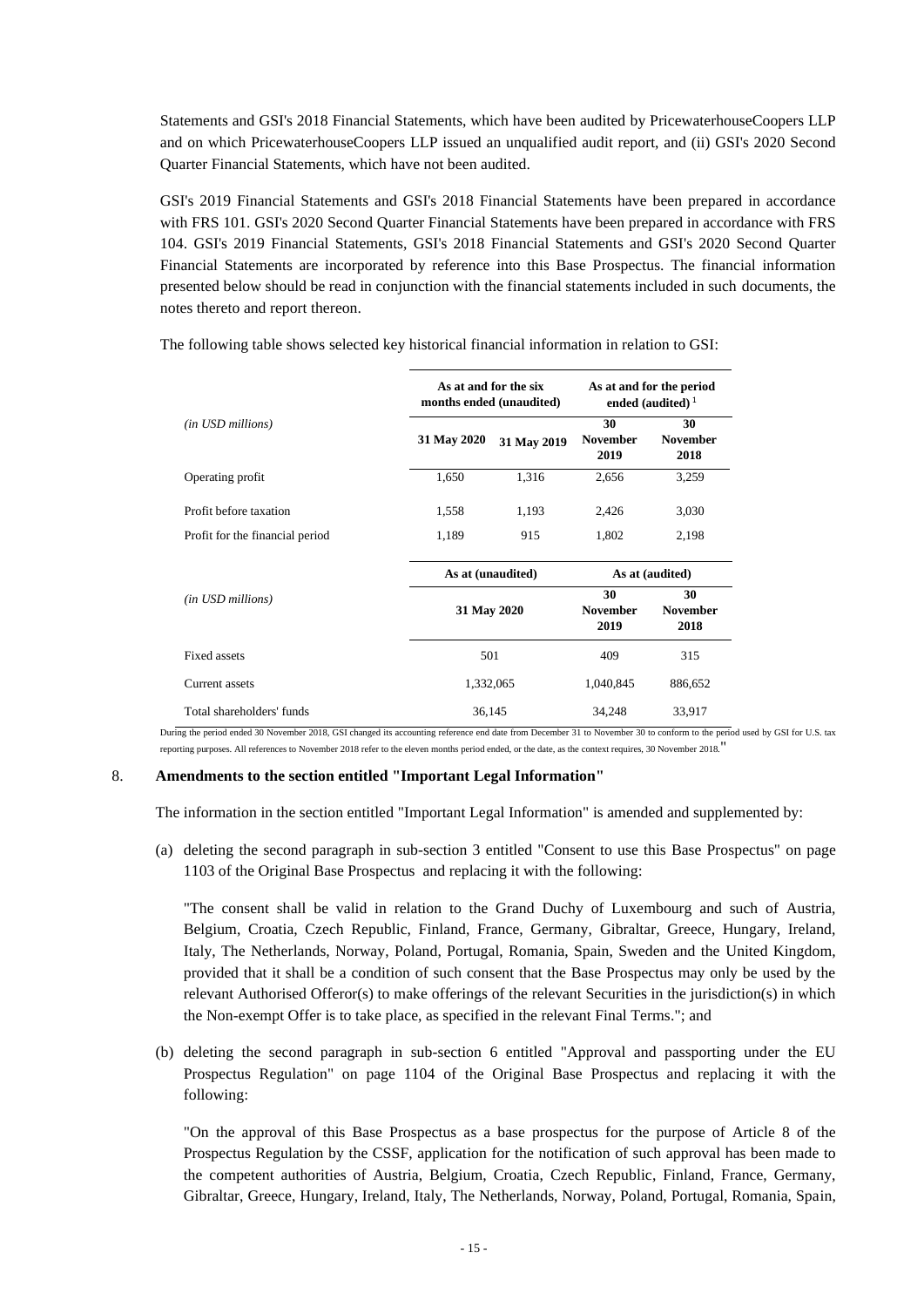Sweden and the United Kingdom.".

## 9. **Amendments to the section entitled "General Information"**

The information in the section entitled "General Information" is amended and supplemented by:

(a) deleting the no significant change and no material adverse change statements relating to GSI in subsection 3 entitled "No significant change and no material adverse change" on page 1114 of the Original Base Prospectus and replacing it with the following:

"There has been no significant change in the financial position or financial performance of GSI since 31 May 2020. There has been no material adverse change in the prospects of GSI since 30 November 2019.";

(b) deleting the no significant change and no material adverse change statements relating to GSG in subsection 3 entitled "No significant change and no material adverse change" on page 1115 of the Original Base Prospectus and replacing it with the following:

"There has been no significant change in the financial position or financial performance of GSG since 30 June 2020. There has been no material adverse change in the prospects of GSG since 31 December 2019.";

(c) deleting sub-section 4 entitled "Litigation" on page 1115 of the Original Base Prospectus and replacing it with the following:

## "**4. Litigation**

"Save as disclosed in (i) "Legal Proceedings" of Note 27 to the Financial Statements (pages 45, 185 to 193) of GSG's 2019 Form 10-K, (ii) "Legal Proceedings" of Note 27 to the Financial Statements (pages 86 to 95) of GSG's 2020 Second Quarter Form 10-Q, (iii) "Legal Proceedings" of Note 26 to the Financial Statements (pages 77 to 79) of GSI's 2019 Annual Report, and (iv) "Legal Proceedings" of Note 15 to the Financial Statements (pages 29 to 32) of GSI's 2020 Second Quarter Financial Report, there have been no governmental, legal or arbitration proceedings (including any such proceedings which are pending or threatened of which GSI, GSW, GSFCI or GSG is aware) during the 12 months before the date of this Base Prospectus which may have, or have had in the recent past, significant effects on GSI, GSW, GSFCI or GSG's financial position or profitability."; and

(d) deleting sub-section 5 entitled "Availability of Documents" on pages 1115 to 1116 of the Original Base Prospectus and replacing it with the following:

## "**5. Availability of Documents**

Copies of the following documents will be made available for at least 10 years and may be obtained free of charge upon request during normal business hours from the specified office of the Issuers and the office of the Paying Agent in Luxembourg and each of the Paying Agents and (in the case of (i), on [https://www.goldman-sachs.ch/ch/media/ch/dokumente/sonstiges/19-](https://www.goldman-sachs.ch/ch/media/ch/dokumente/sonstiges/19-10-04-GSFCI_Constitutional_Documents.pdf) [10-04-GSFCI\\_Constitutional\\_Documents.pdf](https://www.goldman-sachs.ch/ch/media/ch/dokumente/sonstiges/19-10-04-GSFCI_Constitutional_Documents.pdf) and in the case of (ii) to (iv),(xviii),(xix) and (xx) on the website of the Issuer at [https://www.goldmansachs.com/investor-relations/:](https://www.goldmansachs.com/investor-relations/)

- (i) the constitutional documents of GSI;
- (ii) the constitutional documents of GSW;
- (iii) the constitutional documents of GSFCI;
- (iv) the certificate of incorporation of GSG;
- (v) GSI's 2020 Second Quarter Financial Report;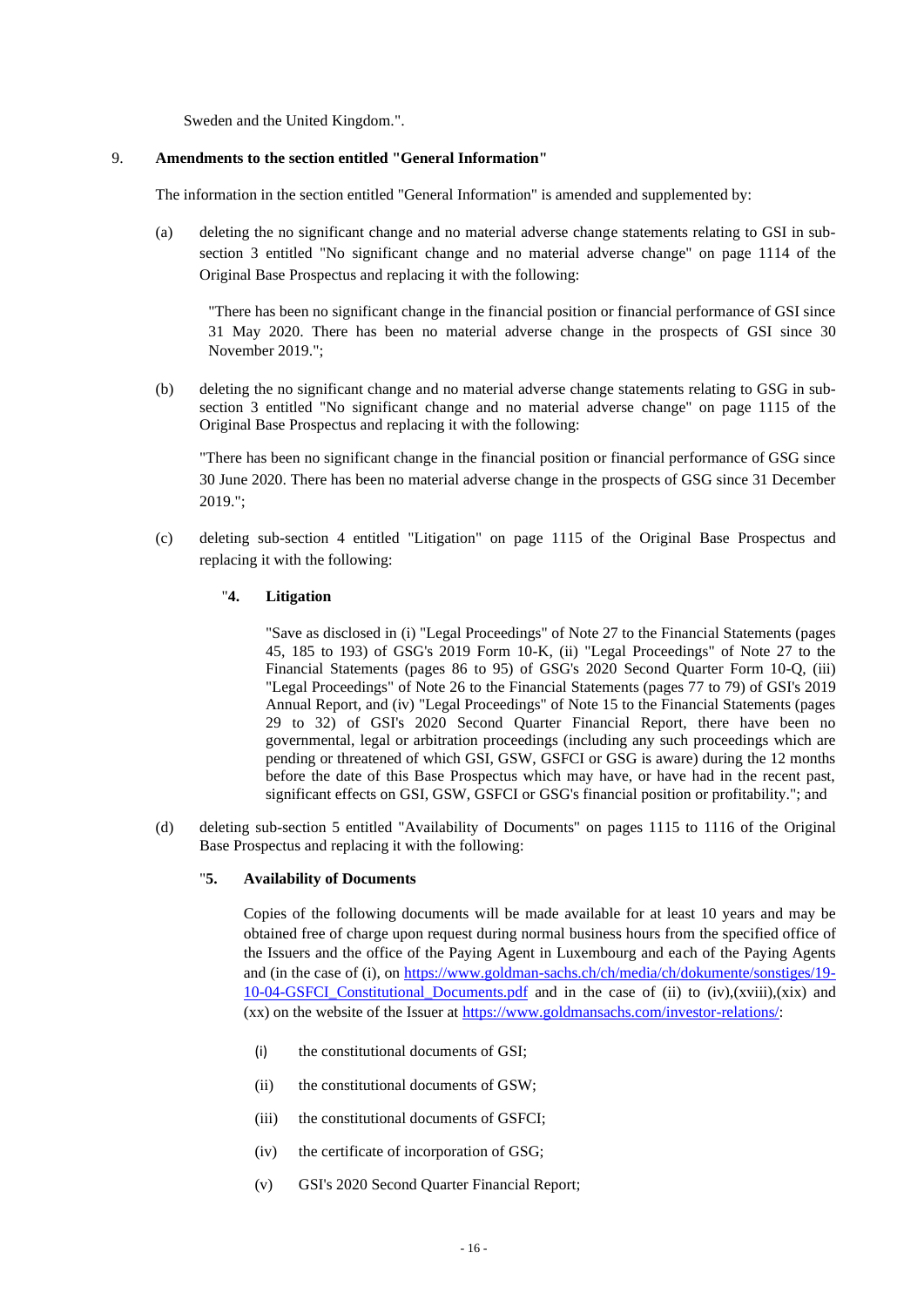- (vi) GSI's 2020 First Quarter Financial Report;
- (vii) GSI's Regulatory Ratios, 31 December 2019;
- (viii) GSI's 2019 Annual Report;
- (ix) GSI's 2018 Annual Report;
- (x) GSW's 2018 Financial Statements;
- (xi) GSW's 2019 Financial Statements;
- (xii) GSFCI's 2019 Financial Statements;
- (xiii) GSFCI's 2018 Financial Statements;
- (xiv) GSG's 24 July 2020 Form 8-K;
- (xv) GSG's 15 July 2020 Form 8-K;
- (xvi) GSG'S 2020 Second Quarter Form 10-Q;
- (xvii) GSG's 2020 First Quarter Form 10-Q;
- (xviii) GSG 2020 Proxy Statement;
- (xix) GSG'S 2019 Form 10-K;
- (xx) the GSG Guaranty;
- (xxi) the GSI Guarantee;
- (xxii) the GSI (Cayman) Guarantee;
- (xxiii) the Programme Agency Agreement;
- (xxiv) the Deed of Covenant and the Cayman Deed of Covenant;
- (xxv) the Issue Terms for each Tranche or Series of Securities that are listed on the Official List of the Luxembourg Stock Exchange or any other stock exchange;
- (xxvi) a copy of the Base Prospectus;
- (xxvii)a copy of any supplement to the Base Prospectus and Issue Terms; and
- (xxviii) all reports, letters and other documents, balance sheets, valuations and statements by any expert any part of which is extracted or referred to in this Base Prospectus.".

## **Applicable Final Terms**

The amendments included in this Prospectus Supplement shall only apply to Final Terms, the date of which falls on or after the approval of this Prospectus Supplement.

#### **Interpretation**

To the extent that there is any inconsistency between (a) any statement in this Prospectus Supplement and (b) any other statement in or incorporated by reference into the Base Prospectus, the statements in (a) above will prevail.

References to the Base Prospectus shall hereafter mean the Base Prospectus as supplemented by this Prospectus Supplement.